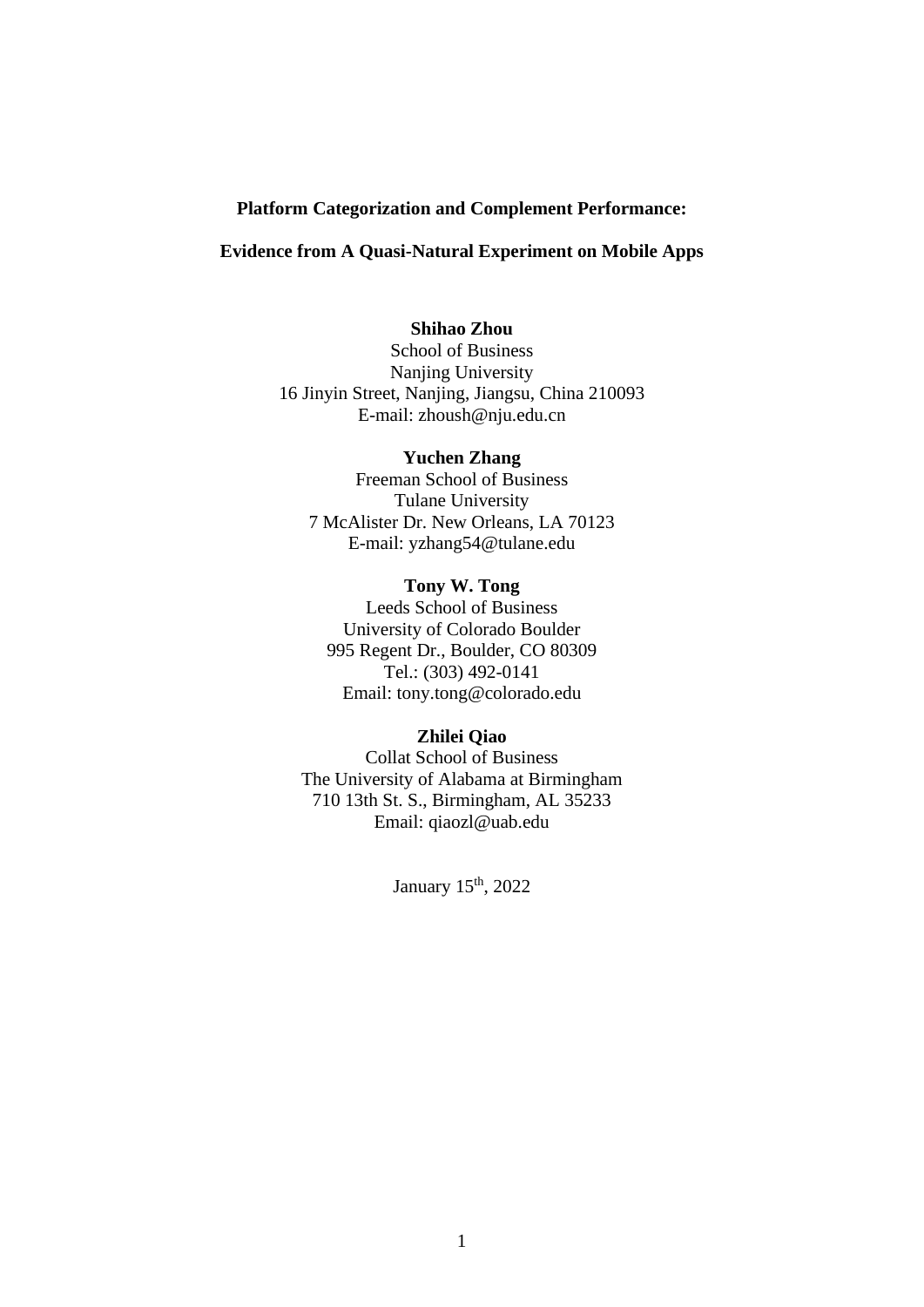# **Platform Categorization and Complement Performance: Evidence from A Quasi-Natural Experiment on Mobile Apps**

## **ABSTRACT**

Managing complement heterogeneity has a salient impact on value creation in platform markets, but remains underexamined in the platform governance literature. Local homogenization (i.e., increasing complement homogeneity within a product category) can improve customercomplement matching efficiency, without weakening the network effect of the platform market. However, although local homogenization enables customers to better identify potentially fitted complements, the presence of more fitted complements makes customers more selective in making payments. By exploiting the removing of shopping apps from the lifestyle category on Apple's App store as an exogenous shock which increases local homogeneity of the lifestyle category, we find that local homogenization increases complements' new installs, but reduces revenue generation from each install. Since new installs and revenue are both important for digital complementors, this research illustrates a nuanced relationship between platform categorization and complement performance.

**Keywords:** platform categorization, complement homogenization, platform governance, matching efficiency, search frictions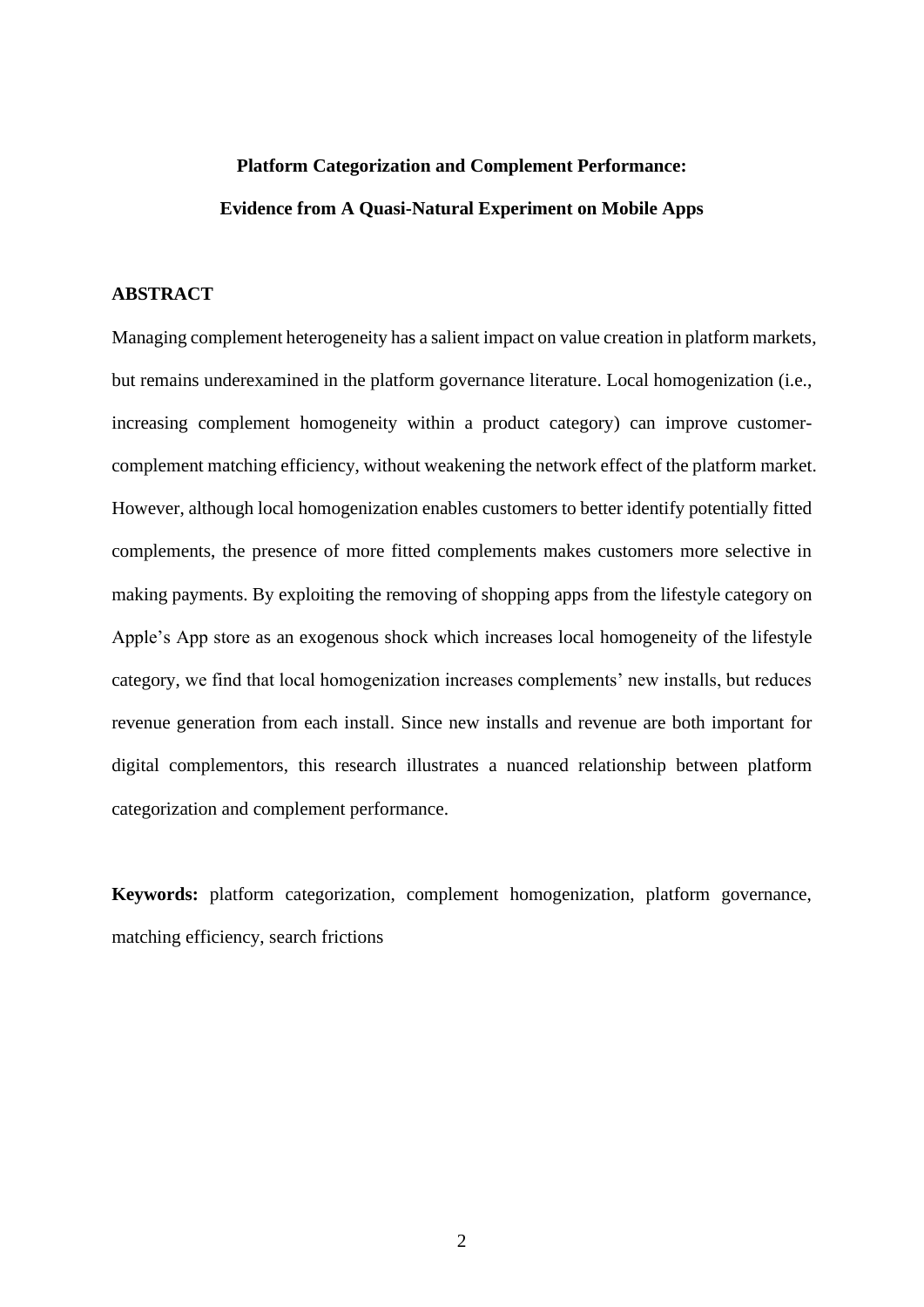#### **INTRODUCTION**

During the past decade, an increasing number of firms operate in platform markets, in which they function as complementors and offer complementary products or service to customers affiliated with the platform (Jacobides, Cennamo, & Gawer, 2018; McIntyre & Srinivasan, 2017). Both complementors and the owner of the hub platform enjoy a positive cross-side network externality, wherein the increase of complements spawns the participation of more customers, which in turn increases the demands for complements (Katz & Shapiro, 1985). The cross-side network effect is strengthened when complements are more heterogeneous and can address diverse customer demands (Cennamo & Santaló, 2013; Hagiu, 2009). However, recent studies show that complement heterogeneity can also lead to inefficiency in matching customers and complements, resulting in the loss of business opportunities (Halaburda, Piskorski, & Yıldırım, 2018). Thus, managing complement heterogeneity is a key challenge of the platform owner.

There is a burgeoning stream of literature on platform governance (see Chen, Tong, Tang, & Han, 2022 for a recent literature review), but the management of complement heterogeneity is a largely underexamined issue. We submit that, to obtain a balance between the cross-side network effect and the matching efficiency, the platform owner can pursue "local" complement homogeneity by offering limited and homogenous choices of complements. We call such strategy "local homogenization". While extant research has discussed approaches to attract, control, and coordinate complements (Constantinides, Henfridsson, & Parker, 2018; Kretschmer, Leiponen, Schilling, & Vasudeva, 2020), little is known about how platform owners may implement local homogenization.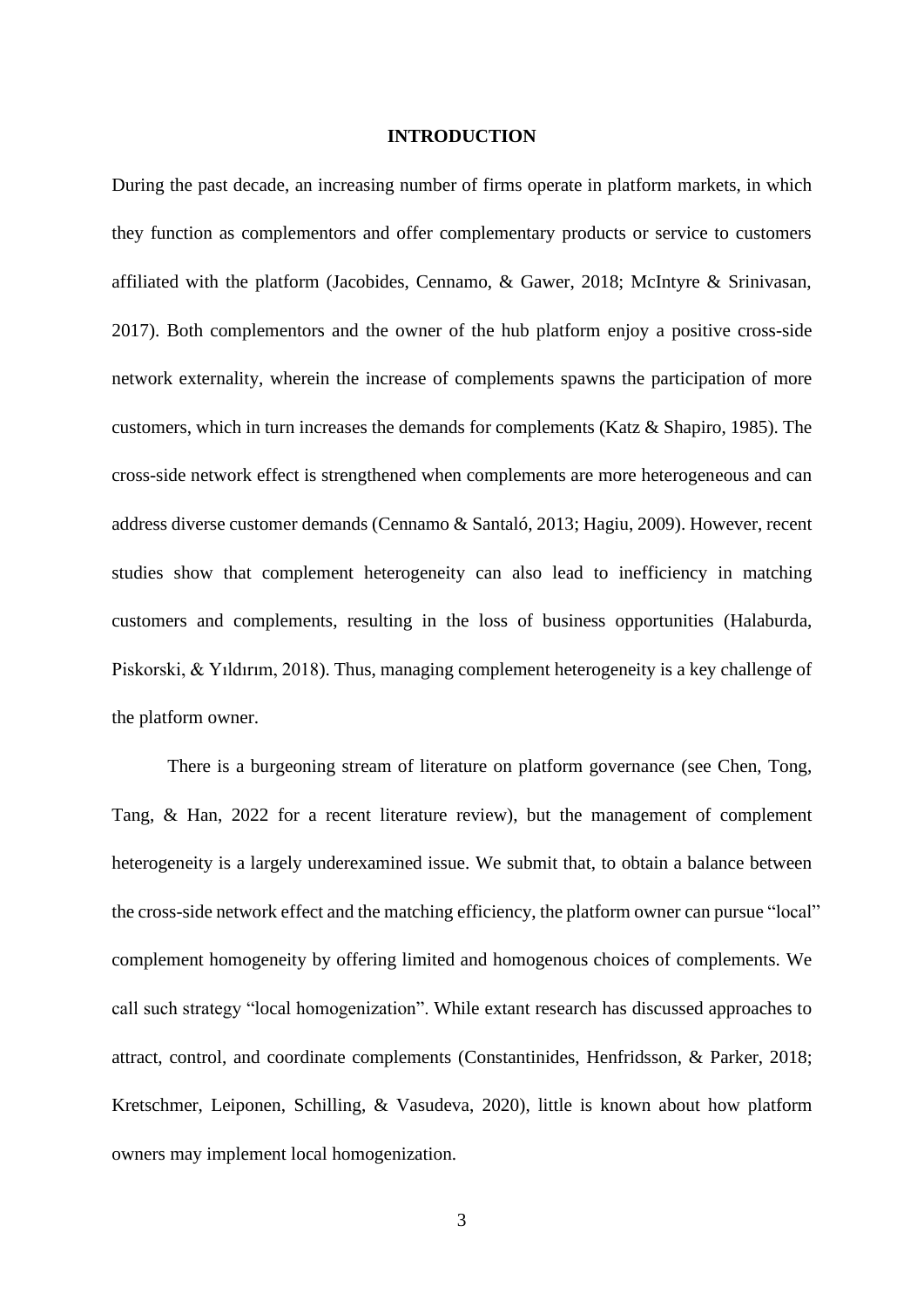Our study views assigning complements into more specified product categories (hereafter "platform categorization") as a platform governance strategy of local homogenization. Prior studies indicated that complement competition for customers is localized within product categories (Barlow, Verhaal, & Angus, 2019; Li & Agarwal, 2017; Wen & Zhu, 2019). Nevertheless, they implicitly assumed that categories are given and static. We emphasize that the platform owner has the authority to purposefully categorize complements; and our study aims to evaluate the effectiveness of platform categorization by examining if and how platform categorization can boost complement performance, a key task of platform governance (Adner, 2017). We contextualize our analysis by focusing on digital complements (e.g., mobile apps, software, video games), as they are playing an increasingly crucial role in today's platform economy (Teece, 2018).

Platform categorization is an appealing platform governance strategy, as it can improve matching efficiency within the product category, without reducing the overall complement heterogeneity at the platform level. However, the relationship between platform categorization and complement performance can be nuanced. On one hand, platform categorization reduces search frictions, facilitates customers to identify more complements that potentially match with their demands, and therefore creates more business opportunities to complementors (Casadesus-Masanell & Hałaburda, 2014; Li & Netessine, 2020). We name this effect the *search effect*. On the other hand, when searching for complements becomes easier, customers tend to become more selective and fastidious in making payments, intensifying competition on the complementor side (Diehl & Poynor, 2010; Jung, Lim, Lee, & Kim, 2021). We name this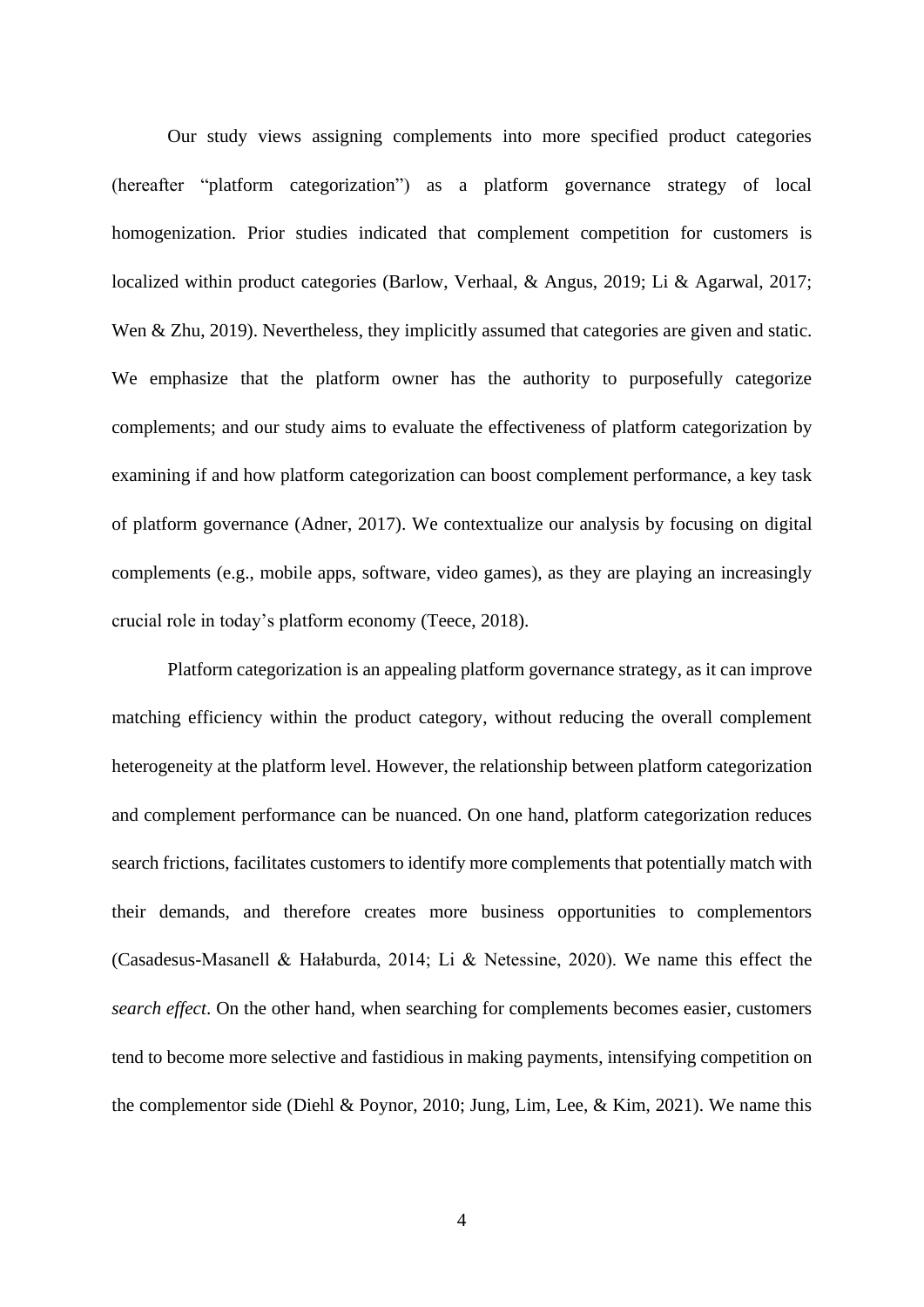effect the *selection effect*. The selection effect is detrimental to complement performance and could cancel out the search effect.

We tease apart the tension between the search effect and the selection effect by examining two complement performance outcomes: *new installs* and *revenue generation from each installed customer*. Differentiating the two performance outcomes is sensible in our research context for two reasons. First, digital complementors often interact with customers in a two-staged mode in which customers' initial consumption of the complement (i.e., install a trial version for free) precedes consumer payments (i.e., for add-ons and upgraded service) (Liu, Au, & Choi, 2014; Tidhar & Eisenhardt, 2020). New installs and revenue generation are both important, because they correspond to the first and the second stages of the interaction, respectively. Second, the two performance outcomes have independent implications to complementors. On one hand, revenue generation directly contributes to the complementor's bottom line. On the other hand, even when some of the installed customers do not make any payments, acquiring more installs is still valuable, because the increase of installed base contributes to the complement's long-term performance by strengthening the complementor's own network externality (Shapiro & Varian, 1998) and diffusing positive word-of-mouth (Jiang & Sarkar, 2009).

We propose that the impact of platform categorization on new installs and revenue generation from each customer can be explained by the search effect and the selection effect, respectively. First, since installing a digital product is oftentimes cost free for both the complementor and the customer (Liu et al., 2014), complementors are relaxed from fierce competition for new installs. We thus hypothesize that platform categorization will increase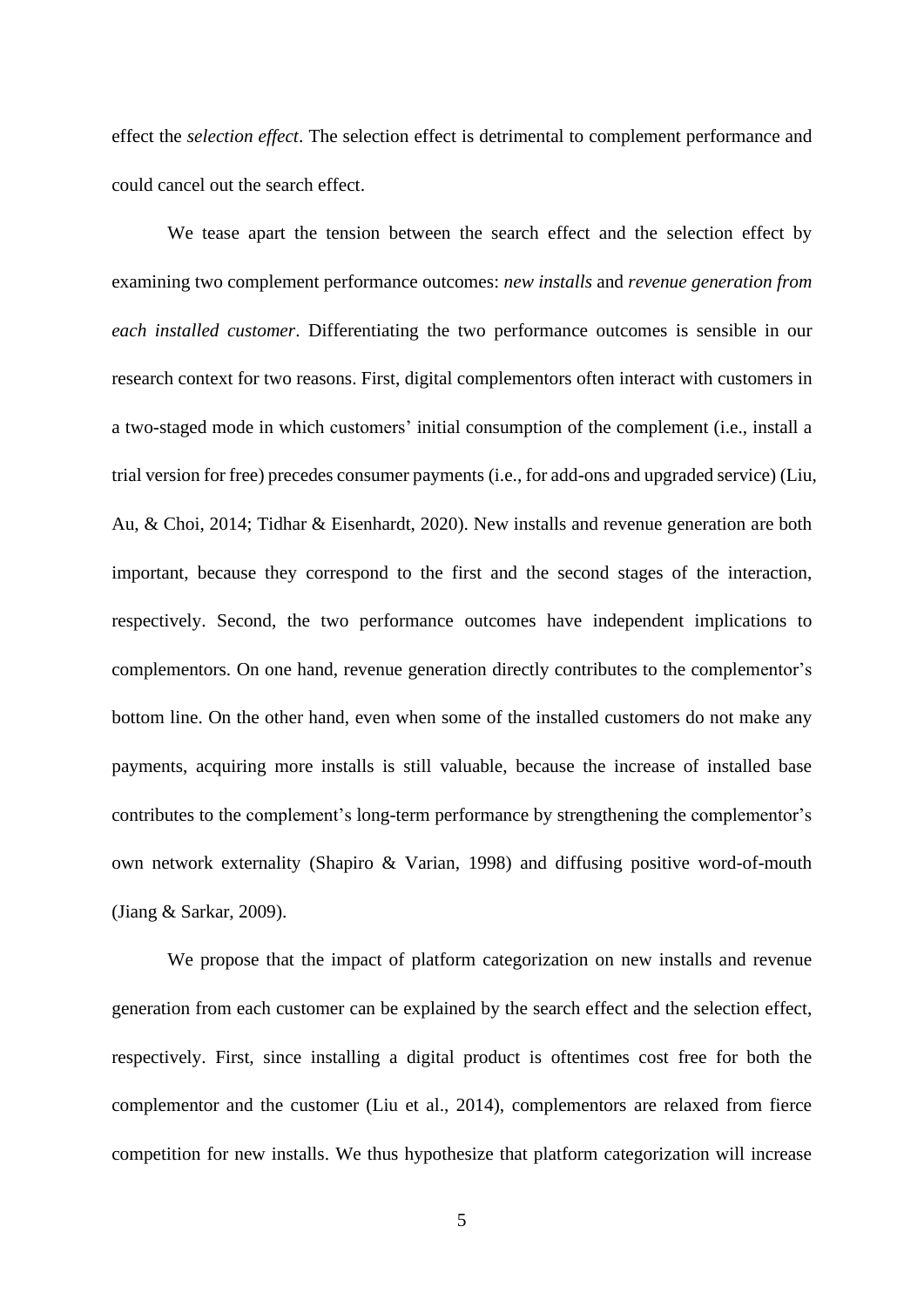complements' new installs, as the search effect tends to outweigh the selection effect at this point. However, when customers install more homogeneous complements on local devices (e.g., laptops and smartphones), they may sequentially be more selective and fastidious in making payments, as complement competition on the device layer of the platform is escalated (Yoo, Henfridsson, & Lyytinen, 2010). As a result, experiencing a platform categorization can make complements generate less revenue from each installed customer.

To test our theory, we exploit a quasi-natural experiment provided by the removing of shopping mobile apps from the lifestyle category on Apple's App store, which homogenizes the lifestyle category. Results of our difference-in-differences (DD) analysis yield strong support for our propositions. We conduct a variety of additional analyses (e.g., using alternative research designs and measures) to check the robustness of empirical results. Furthermore, as supplementary analyses, we examine how our findings are contingent on the mobile app's business model (which shapes the way app publishers interact with customers) and product ranking (which affects an app's likelihood of appearing in customers' search outcomes). We also test and discuss how platform categorization influenced the app's total revenue.

Our study makes three major contributions. First, our research expands the platform governance literature (Rietveld & Schilling, 2021; Wareham, Fox, & Giner, 2014) by proposing platform categorization as a platform governance strategy and evaluating its effectiveness. While product categorizing in markets is generally viewed as a socio-cognitive process (Cattani, Porac, & Thomas, 2017), we highlight that platform owners can categorize complements purposefully to coordinate the interaction between complements and customers. We also directly tested how platform categorization affects complement performance,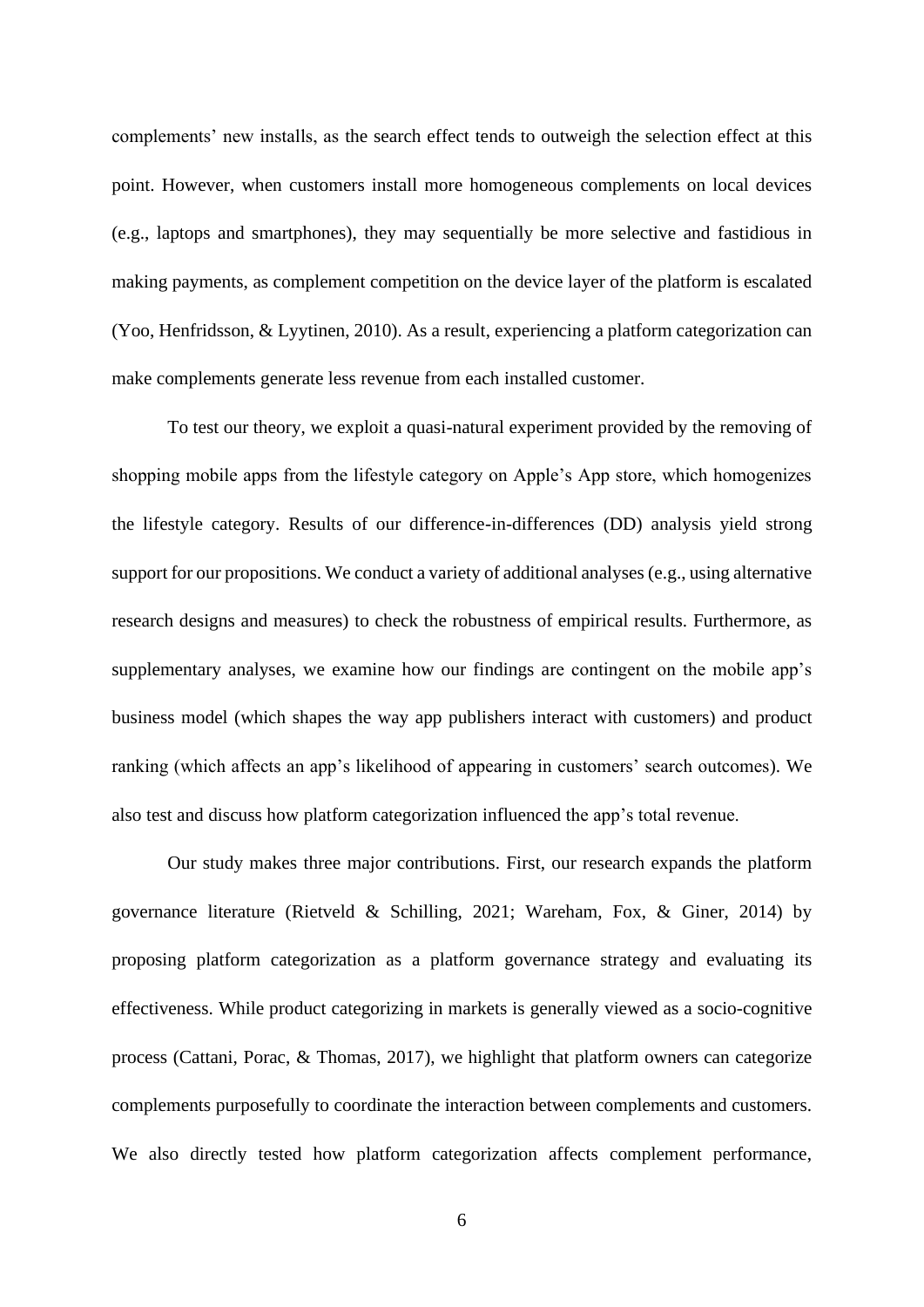answering the call for research to examine the economic outcomes of platform governance (Chen et al., 2022).

Second, our findings help to resolve the inconsistent findings regarding the relationship between complement heterogeneity and value creation in platform markets (Clements & Ohashi, 2005; Boudreau, 2012; Halaburda et al., 2018). We propose that a platform can balance the benefits (e.g., the cross-side network effect) and the costs (e.g., matching inefficiency) of complement heterogeneity by implementing a strategy of local homogenization. Our theory also explains why local homogenization only enhances complements' new installs, but does not lead to more revenue immediately.

Finally, our research sheds light on the antecedents of complement performance (e.g., Claussen, Kretschmer, & Mayrhofer, 2013; Kapoor & Agarwal, 2017) and contributes to a better understanding of how digital complementors interact with customers and compete with peers. Our study implies that complements with different visibility (e.g., rankings) and business models may benefit from platform categorization differently. These findings offer insights on how complementors can better position themselves in platform markets.

#### **THEORY AND HYPOTHESIS DEVELOPMENT**

#### **Platform governance and local homogenization**

A platform market is one in which the platform owner offers a hub platform catering to complementors (sellers) and customers. To facilitate value creation and appropriation within the platform market, the platform owner aims to orchestrate the activities of platform participants, motivating participations, coordinating participants' interactions, and setting boundaries of participants' behaviors (Chen et al., 2022; Kretschmer et al., 2020). As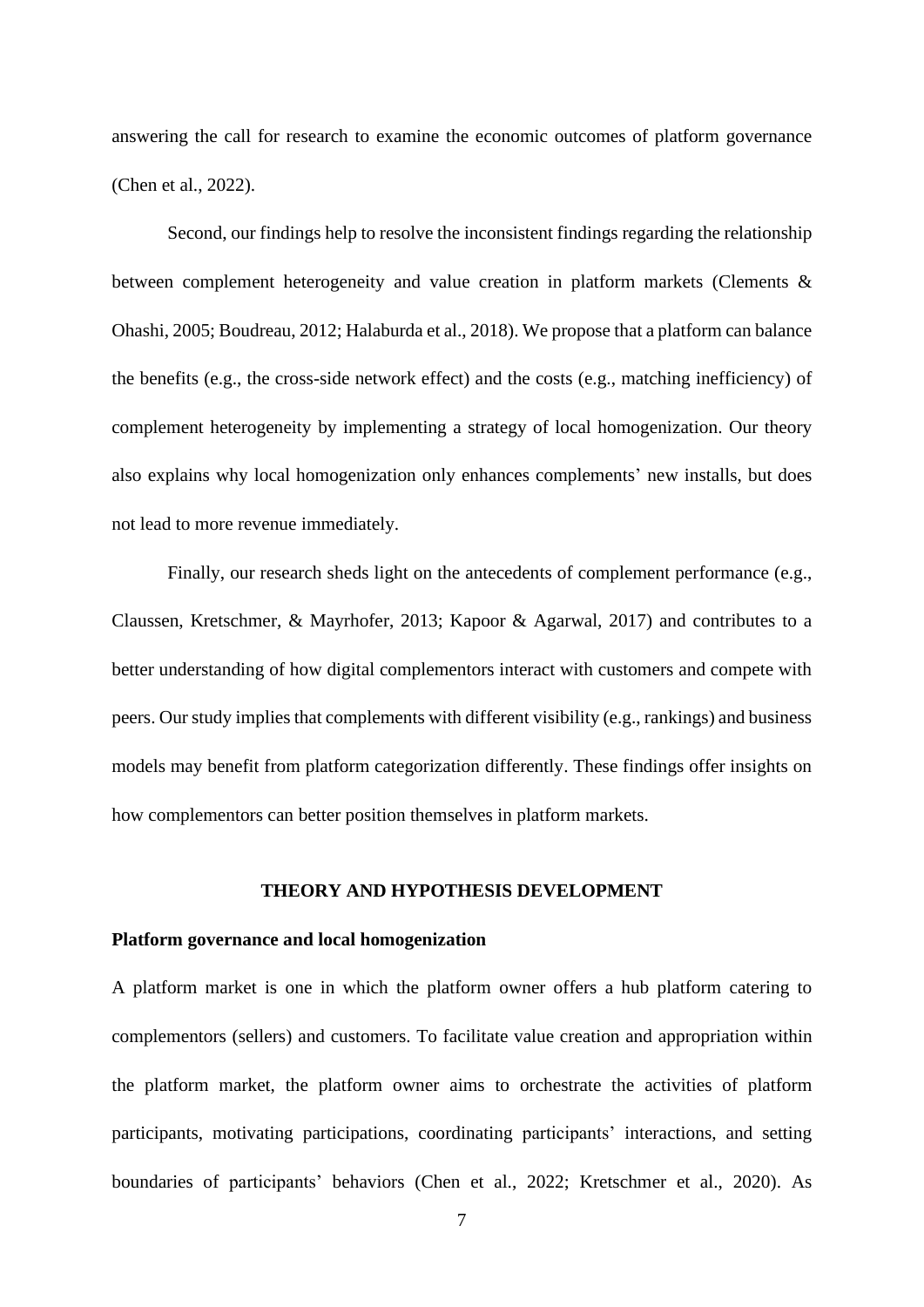complementors, customers, and the hub platform are often interdependent with each other, well-functioning platform governance strategies should promote activities that create collective value that can be shared by all platform participants (Wareham et al., 2014).

Managing complement heterogeneity on the platform (e.g., homogenization or heterogenization) is an important but largely underexamined issue of platform governance. Complement heterogeneity increases as the platform owner introduces more differentiated complements on the platform. In a platform market, both complementors and customers realize more value from participating in a platform when the number of participants on the other side of the platform increases. This effect is described as the *cross-side network effect* and viewed as a primary value creation mechanism in platform ecosystems (Katz & Shapiro 1985; Parker & Van Alstyne, 2005; Schilling, 2002). If complements on the platform are more heterogeneous (i.e., differentiated from each other), the platform becomes more appealing to customers with diverse demands, enhancing the cross-side network effect (Boudreau, 2012; Brynjolfsson, Hu, & Smith, 2003; Cennamo & Santaló, 2013; Clements & Ohashi, 2005; Hagiu, 2009).

Although complement heterogeneity contributes to the cross-side network effect, it increases the customer's difficulties of searching and identifying complements that match her demands. We name such effect the *search effect*. Complement heterogeneity creates search frictions, because as both the number of options (complement group size) and the information about options (degree of heterogeneity) increase, customers tend to process a smaller fraction of the overall information regarding the options (Iyengar & Lepper, 2000). In addition, complement heterogeneity may dilute the "dominant" among assortments. In the absence of a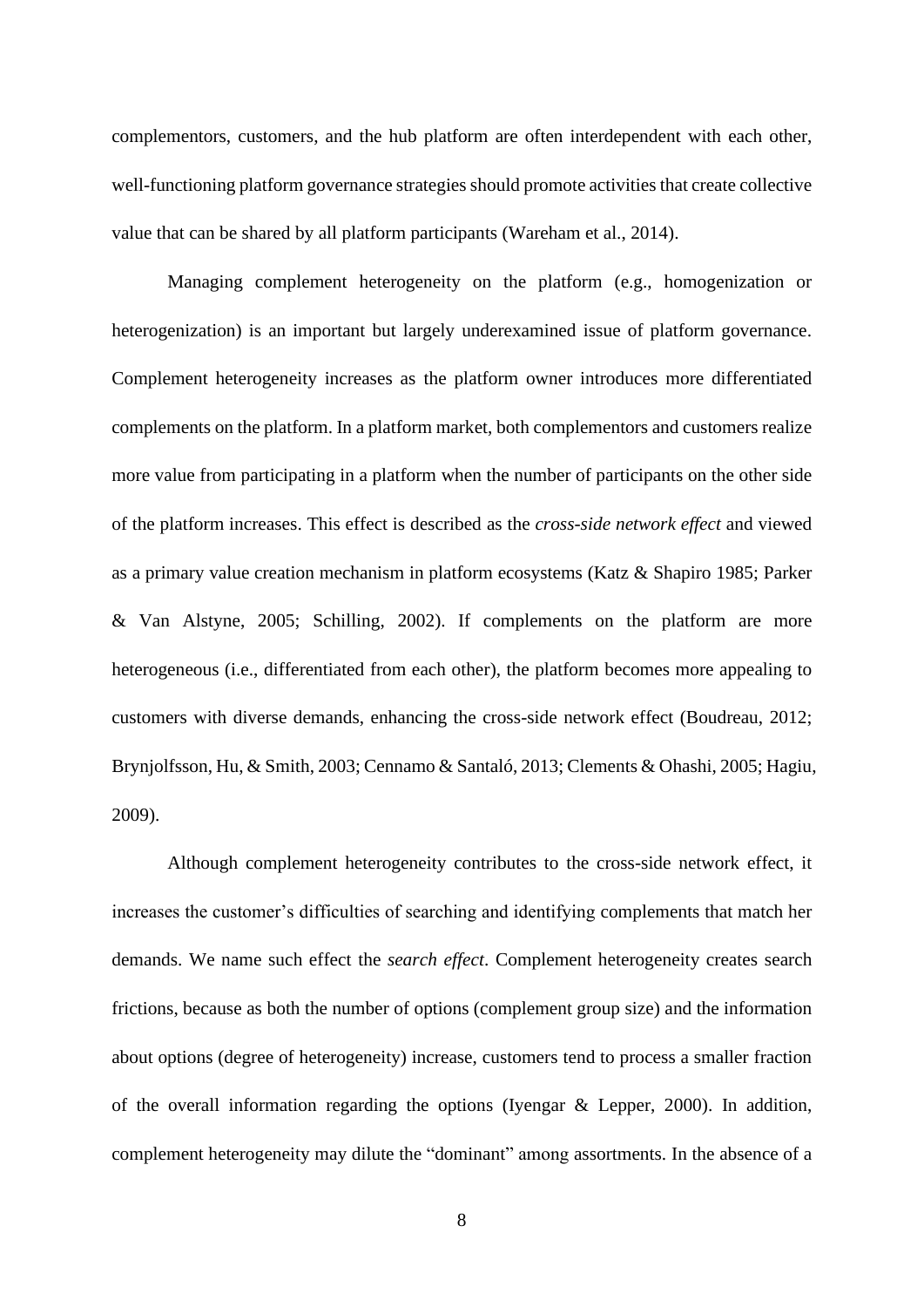dominate subject, customers suffer from information overload (Chernev, 2006), and become inefficient in searching for complements. Along the same line, researchers found that implementing complement homogenization (e.g., offer limited and more homogeneous choices) leads to more matches on the platform (Cullen & Farronato, 2021; Li & Netessine, 2020), enhancing value creation in the platform market and bringing benefits to all the platform participants.

To balance the benefits (e.g., the cross-side network effect) and costs (e.g., the search inefficiency) of complement heterogeneity, the platform owner can initiate a strategy of *local homogenization* by offering limited and homogeneous choices of complements to a specific group of customers. Doing so would improve local search efficiency. At the same time, the platform owner can continue to foster global heterogeneity (i.e., attract numerous heterogenous complements on the platform), promoting the cross-side network effect.

However, while complement homogenization can increase the number of potential matches between customers and complementors by mitigating information overload and search frictions, the number of final transactions between customers and complementors may not be sequentially increased. This is because when facing more choices that seem to be equally close to her preferences, the customer tends to have higher expectations about the quality of the ideal product and accordingly has lower confidence in making the final decision of purchase (Chernev, 2003; Diehl & Poynor, 2010). As a result, customers will be more selective and fastidious in choosing complements to transact, deferring or even eliminating transactions (Jung et al., 2021). We name this effect the *selection effect*.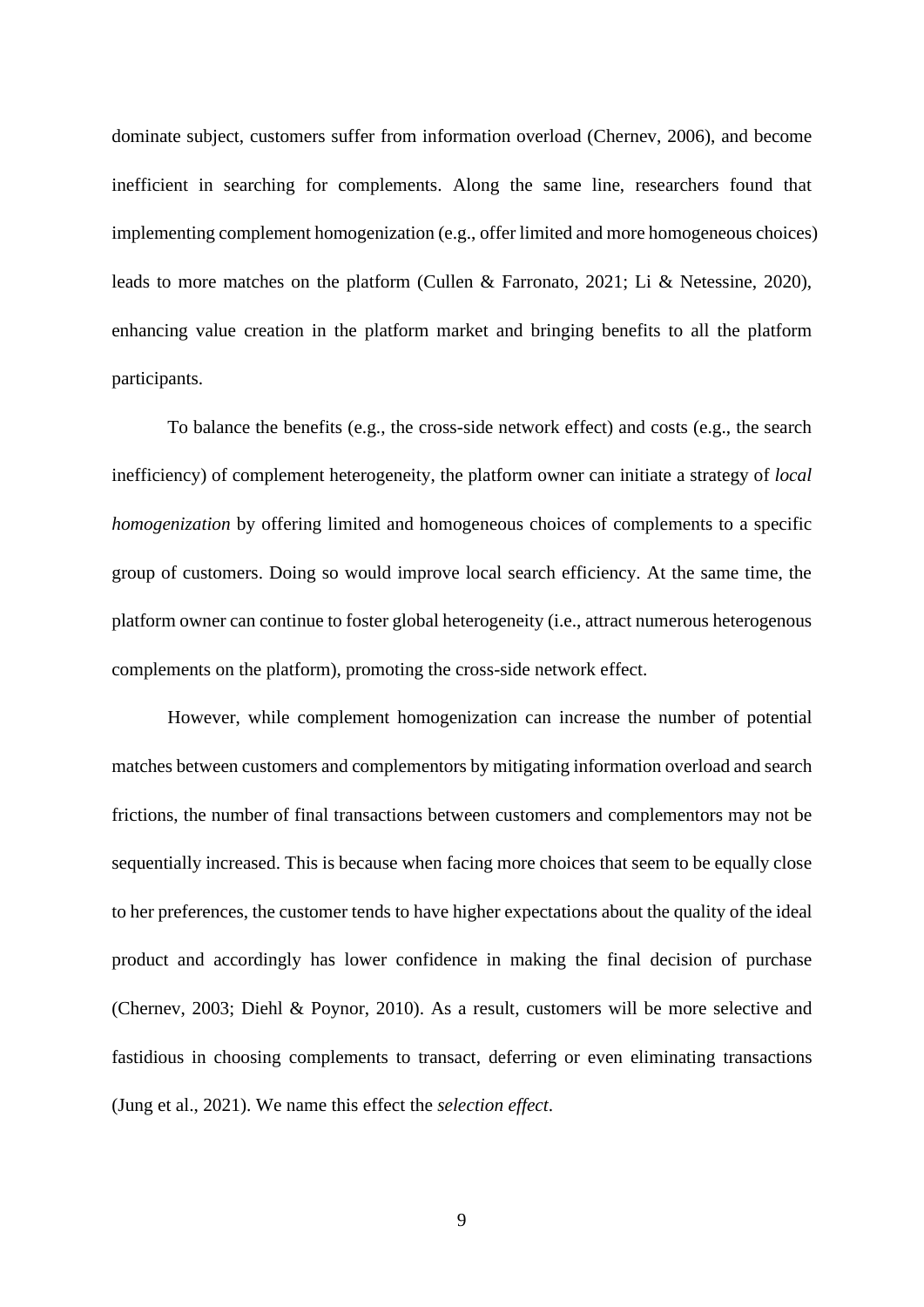Taking all the three effects into account, we find that while the platform owner seems to be able to resolve the tension between the network effect and the search inefficiency by implementing local homogenization, local homogenization can trigger a new tension between the search efficiency and the motivation of making choices. Thus, the effectiveness of local homogenization as a platform governance strategy remains a puzzle. Our study aims to comprehend how local homogenization affects complement performance. Boosting complement performance is a key task of platform governance, as the platform market's survival and development heavily rely on the extent to which the platform owner can stimulate complementors' engagement into the value creation activities (Adner, 2017; Kapoor, 2018).

## **Customer-complementor interactions and digital complement performance**

To understand what affects complement performance, we first discuss how the customer and the complementor interact on the digital platform. The previous literature (e.g., Chernev, 2006; Cullen & Farronato, 2021; Halaburda et al., 2018) viewed customer-complementor interaction as a one-time only process, i.e., the matching and the transaction are tightly corresponded and occur synchronously. For example, an Uber user will be matched with a taxi driver, and buy service from this driver only in a particular transaction. Differing from the previous literature, we contend that the interaction between a digital complementor and a customer is often *twostaged* (see also, Liu et al., 2014). In the first stage, the customer searches for complements that can potentially address her demand from large assortments available on the platform, and installs the trial versions of these complements, usually for free. Then, in the second stage, the customer evaluates the installed complements further and pay some of the complementors for advanced features and functionality (e.g., lives or gems in a video game, additional filters in a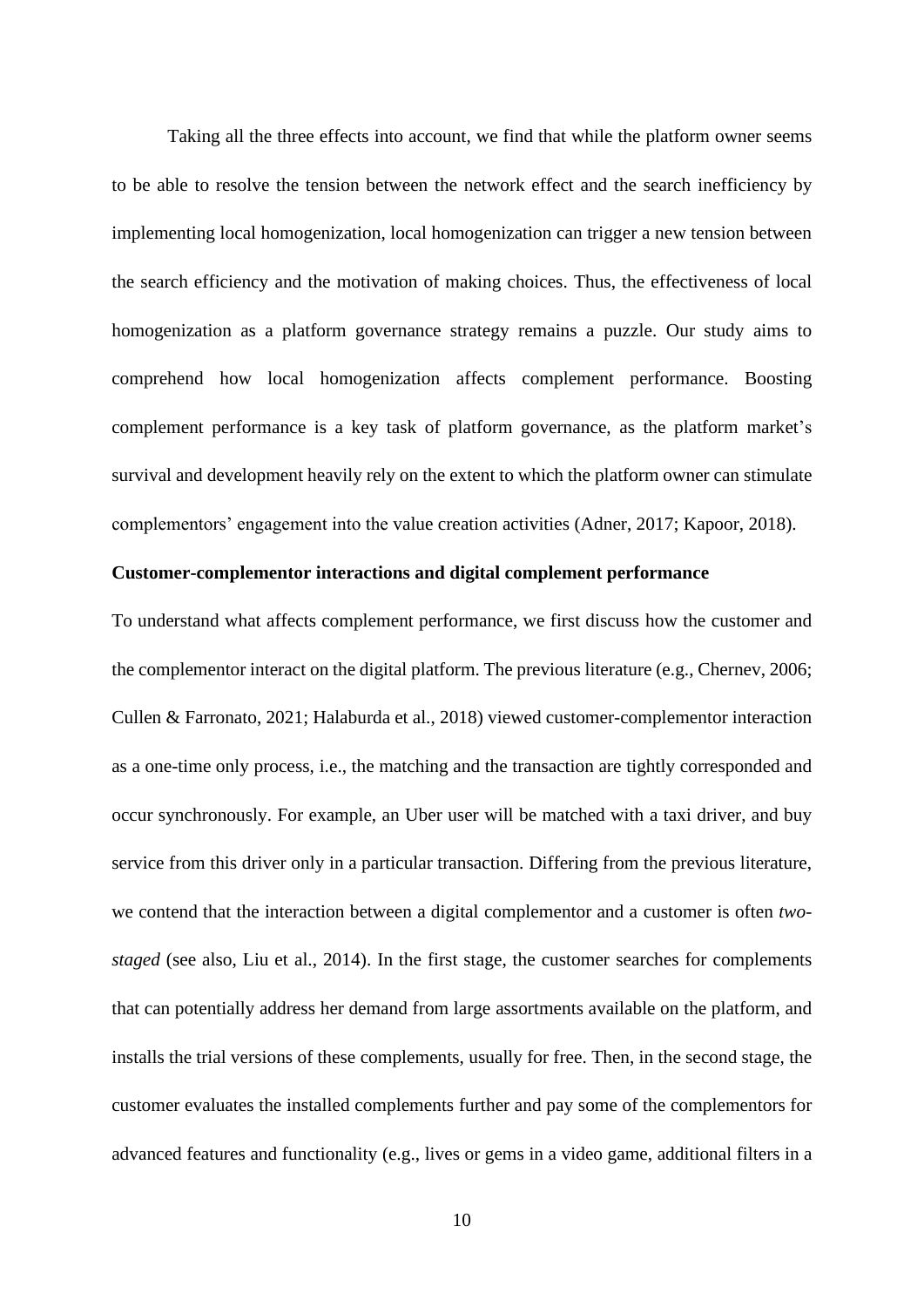photo app, access of premium contents). In the two-staged interaction mode, identifying a potential match and completing a transaction are separated activities.

The practice of offering a product for free and collecting fees for advanced features in follow-ups is called freemium, a business model that is widely adopted by digital product publishers (Boudreau, Jeppesen, & Miric, 2021; Rietveld, 2018; Tidhar & Eisenhardt, 2020). For example, in 2021, 97% of the mobile apps in the Google Play app store were available for free. Digital complementors find the freemium strategy viable because digital resources have two unique features. First, digital resources are highly scalable (Adner, Puranam, & Zhu, 2019; Giustiziero, Kretschmer, Somaya, & Wu, 2021), enabling the complementor to deliver a trial version of its product for free to massive customers. Second, digital products often have modularized product architectures and are ready to version (Gawer, 2014; Schilling, 2000). To be sure, not all complementors interact with customers in a two-stage mode. For example, some complements only have a paid version, and others do not collect fees at all (Boudreau & Jeppesen, 2015). While we do not specifically discuss these cases in theory and hypothesis development, we consider complementors' business models in a supplementary analysis (Panel A, Table 6).

We further submit that, corresponding to the two stages of customer-complementor interaction, complementors pursue two performance outcomes: *the number of new installs* and *revenue generation from each installed customer*. <sup>1</sup> Management scholars traditionally focus on revenue generation, as it directly contributes to financial performance (c.f., Greve & Gaba,

<sup>&</sup>lt;sup>1</sup> We focus on revenue generation from each customer instead of total revenue. This is primarily because a complement's total revenue is affected by both revenue generation from each install and the number of installs. Thus, we believe our theory development can be more precise if we just focus on revenue generation from each customer. Instead, we discuss total revenue in a supplementary analysis (Panel B, Table 6).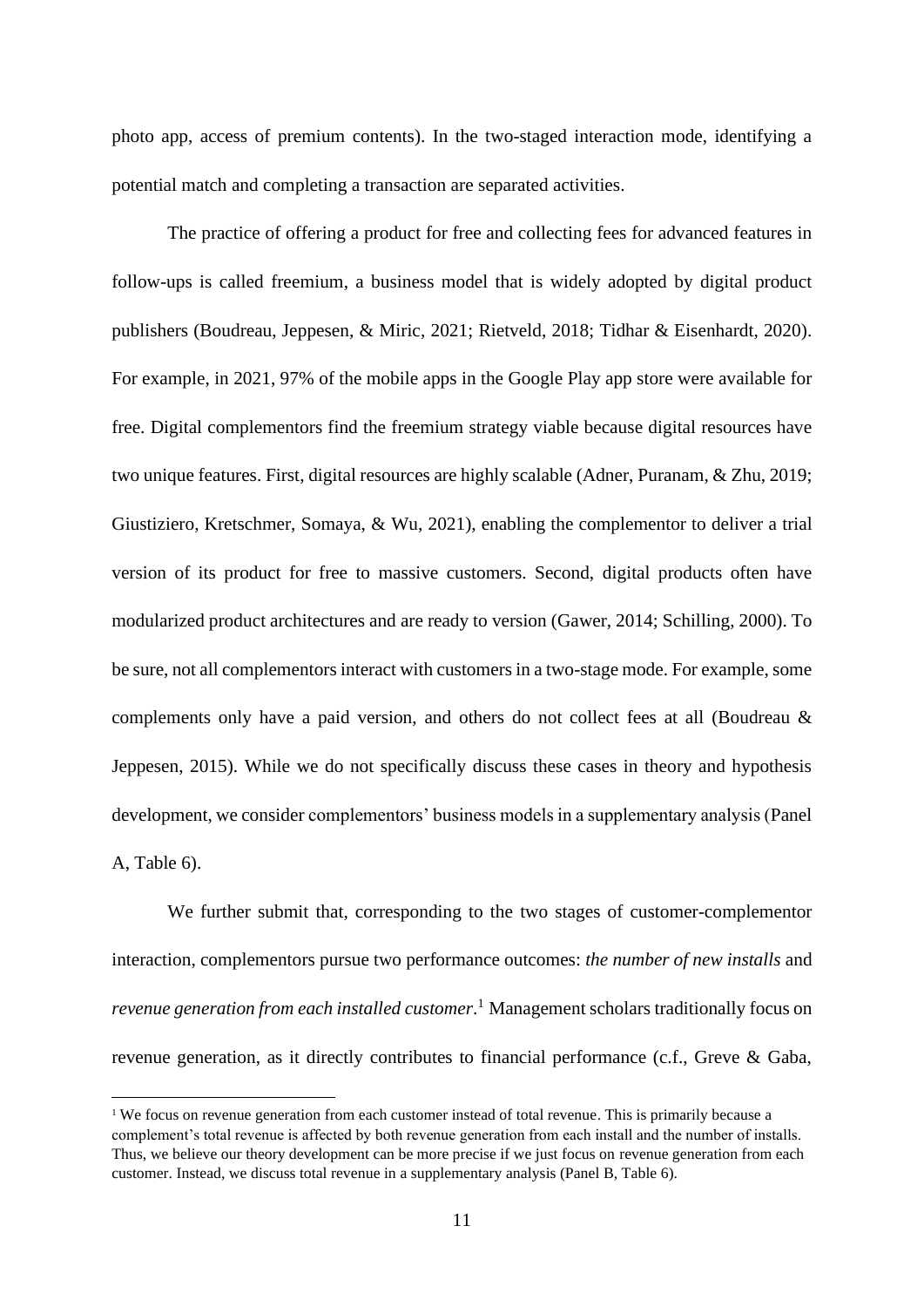2017). However, we argue that acquiring new installs has at least three unique strategic implications to complementors. First, many digital complements exhibit a direct network effect, wherein customers are better off using the same products as other customers (Casadesus-Masanell & Hałaburda, 2014). Even if some installed customers do not pay for the complement, making them just use the product can strengthen the direct network effect, reinforcing the complement's market position (Shankar & Bayus, 2003). Second, even in the absence of the direct network effect, acquiring new installs can still diffuse the complement's word-of-mouth and bring a variety of benefits to the complementor such as exerting peer pressure and social influence to potential customers (Jiang & Sarkar, 2009). Finally, many digital complementors join a platform to fulfill the individual product developer's personal interests and pursue nonsales achievements such as a good reputation. Individual product developers also value the increase of new installs, which signals their capabilities of product development (Boudreau & Jeppesen, 2015).

Examining how local homogenization affects the two complement performance outcomes is meaningful in two regards. First, since acquiring new installs and generating revenue have independent implications to the complementor, examining them separately helps us to better evaluate the effectiveness of local homogenization as a platform governance strategy. Second, as we will elaborate below, the two stages of interaction (i.e., initial matching and follow-up transaction) correspond to the search effect and the selection effect respectively. Therefore, examining two performance outcomes separately facilitates us to tease apart the tension inherent in local homogenization.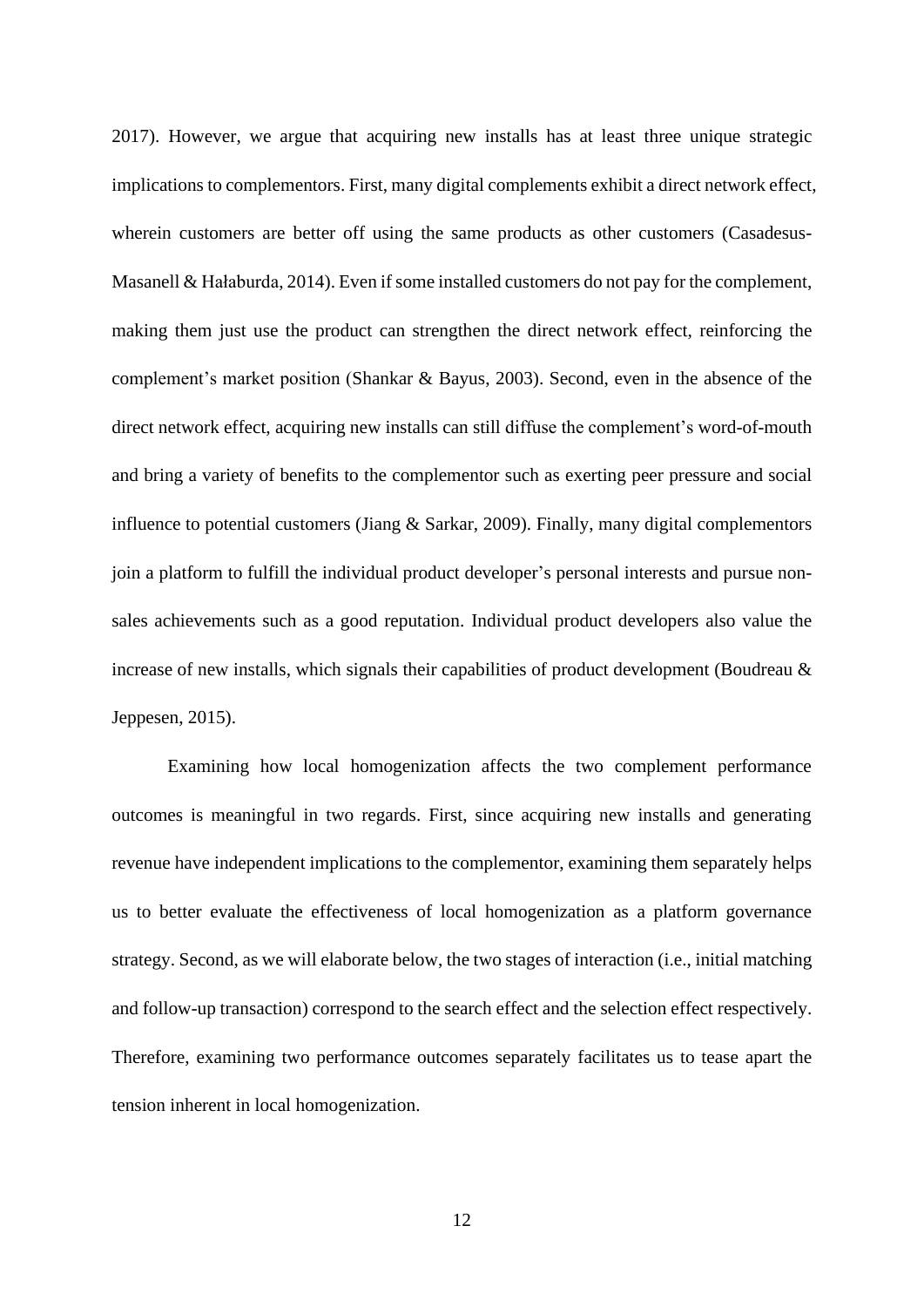#### **The impact of platform categorization on complement performance**

We have explicated that the value of local homogenization lies in its positive impact on the search and matching efficiency in the platform market. The majority of prior studies viewed matching on platforms as a technological issue and proposed that the improvement of matching efficiency counts on information technologies such as search algorithms and recommendation engines (e.g., Brynjolfsson et al., 2003; Kanoria & Saban, 2021; Li & Netessine, 2020). Differing from prior studies, our research notes that customers' search for complements and competition between complements are both localized within product categories (Barlow et al., 2019; Li & Agarwal, 2017; Raj, 2021; Wen & Zhu, 2019), and proposes that the platform owner can implement local homogenization by categorizing complements on the platform.

We define platform categorization as a platform owner's initiative of assigning complements into a specified product category with a clear dominate subject. To execute categorization, the platform owner can create new product categories or split existing categories to make them more specified and focused.<sup>2</sup> Platform categorization will generally result in a reduction of complements and an increased degree of complement homogeneity within the category, imposing significant influence on interactions between customers and complementors. <sup>3</sup> For example, looking at the top app chart was listed as one of the most common approaches of finding apps (Lim et al., 2015). Categorization can homogenize the

 $<sup>2</sup>$  A platform owner can also combine categories when multiple categories share one dominate subject.</sup> Combining categories cannot be directly interpreted using our theory (e.g., after the combination, the new category may still have one focused dominate subject, but includes more, rather than less, complements). Thus, our study does not consider combining categories and we encourage future research to examine this phenomenon further.

<sup>&</sup>lt;sup>3</sup> In practice, reducing the number of complements and increasing complement homogeneity often come along with each other (see also, Boudreau, 2012; Iyengar & Lepper, 2000). While we did not differentiate them in our theory, we try to tease them apart in a supplementary analysis (Panel B, Table 6).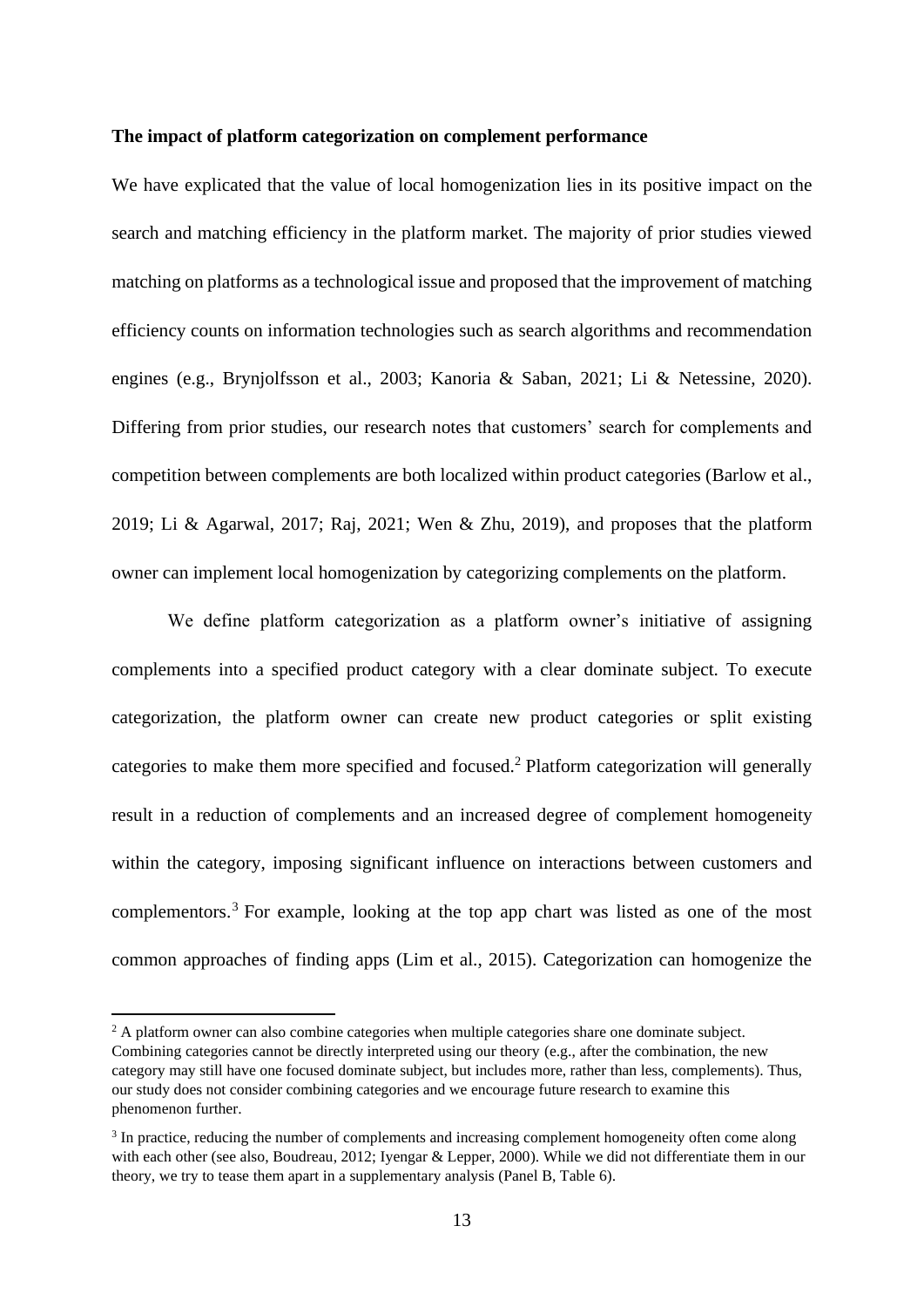complements ranked in the top chart and increase the (remaining) apps' ranking (if some apps are moved out in the categorization process). To evaluate the effectiveness of platform categorization, we investigate its impacts on two complement performance outcomes. More specifically, we develop arguments by exploring how platform categorization influences the tension between the search effect and the selection effect.

To begin with, we examine the relationship between platform categorization and our first dependent variable, i.e., the number of new installs. First, we argue that platform categorization can increase new installs by improving customers' search efficiency. The process of searching is essentially about processing complement information. Customers make sense of the attributes of a complement by assessing the category label associated with the complement (Chakravarti & Janiszewski, 2003; Pontikes, 2012). Through platform categorization, the category has a clearer category label (i.e., dominate subject), making customers evaluate complements more effectively and reducing the likelihood of missing potentially fitted complements (Mogilner, Rudnick, & Iyengar, 2008). As a result of the improvement of search efficiency, customers would be able to identify more fitted complements and will on average install more complements. Therefore, platform categorization can significantly mitigate search frictions, and increase the number of new installs of complementors in the category.

On the other hand, we argue that the selection effect is unlikely to affect new installs. The selection effect emerges when the presence of more seemingly fitted complements makes the customer more selective and delays the final decision of purchase. The underlying mechanism is that when assortments get larger, making the best choice among assortments is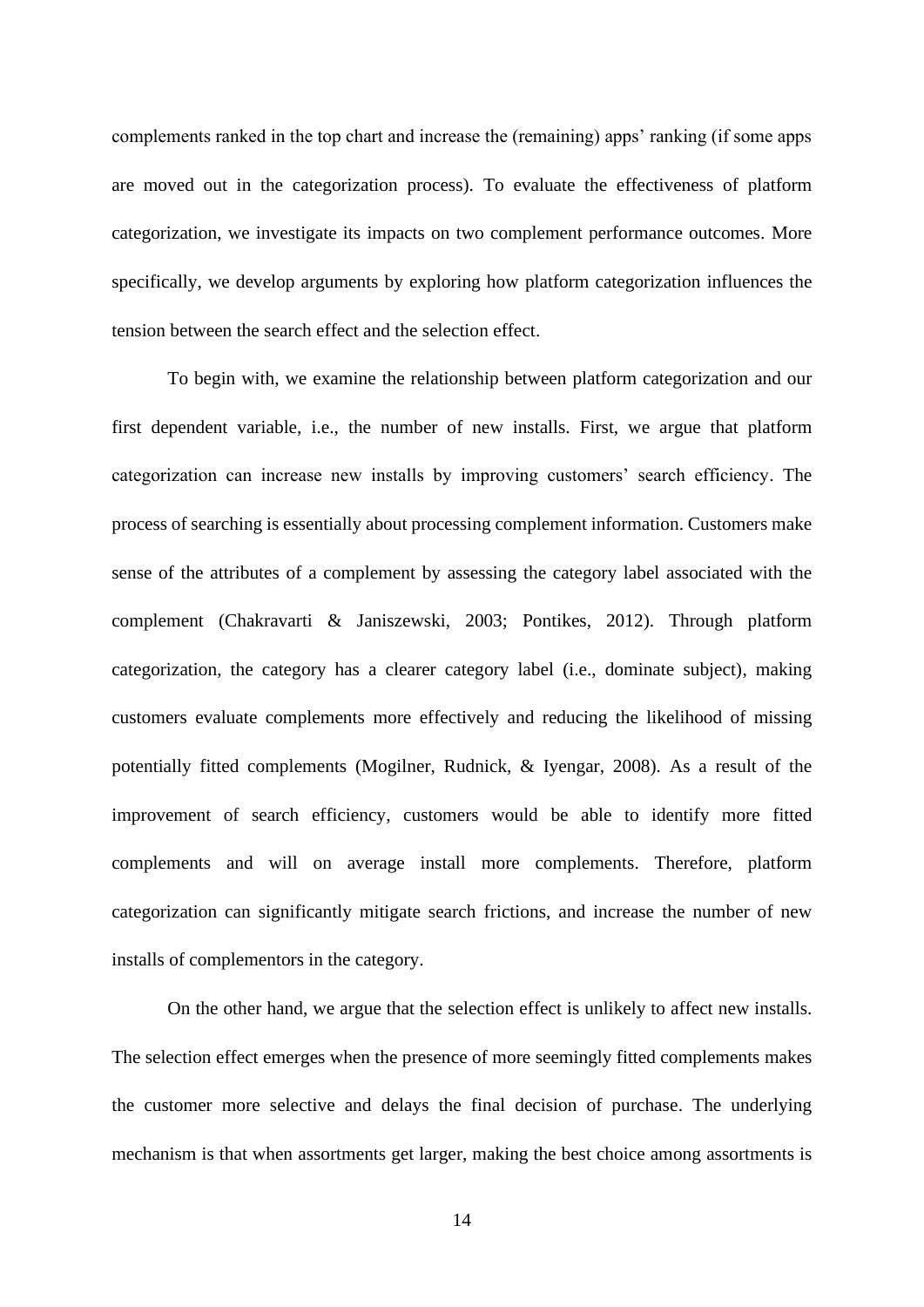inclined to be perceived as more challenging (Diehl & Poynor, 2010). However, it is reasonable to predict that such concern will be relieved if the customers' choice is non-exclusive and free of charge. On digital platforms, installations are often non-exclusive and free of charge (Boudreau et al., 2021; Rietveld, 2018). (As mentioned earlier, we will consider the complementor's business model in supplementary analyses.) Thus, customers are usually not selective in installing complements, as the opportunity cost of installing a "wrong" complement is trivial. Hence, the relationship between platform categorization and complements' new install performance is more likely to be explained by the search effect, rather than the selection effect.

Some may note that although local homogenization is not likely to affect the overall cross-side network effect of the platform market, the network effect can sometimes be localized within a product category. This is because introducing valuable complements into a category can create a spillover effect to other complements in the category (Li & Agarwal, 2017; Raj, 2021). If customers value complement heterogeneity, removing heterogeneous complements from a category will weaken the spillover effect. Nevertheless, in our research context (the mobile app industry), the majority (i.e., around 80%) of complement search has a clear goal (Lim et al., 2015). It means that even though customers may value complement heterogeneity in general, most of them do not value heterogeneity in the process of product search. Thus, while platform categorization may weaken the localized cross-side network effect, the cost it brings tends to be smaller than the benefits it brings through the improvement of search efficiency. This discussion leads to the following hypothesis: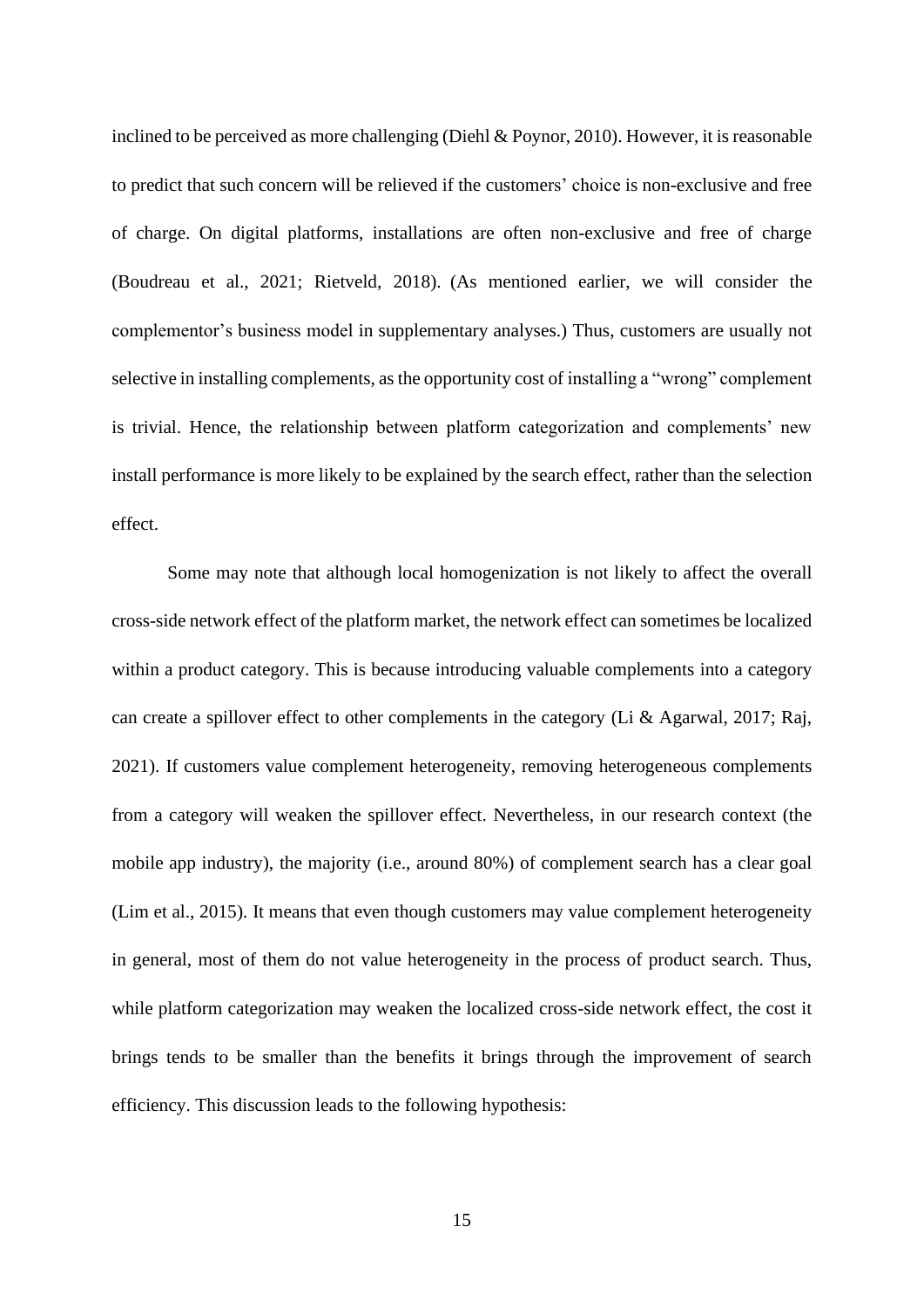*Hypothesis 1 (H1). An increase in the homogeneity of a platform category will increase the new installs of a complement in the category.*

Next, we investigate how platform categorization influences revenue generation from each installed customer, which corresponds to the second stage of customer-complementor interaction. A critical difference between the first stage of interaction (i.e., search for and install complements) and the second stage of interaction (i.e., pay for the complements) is that they often take place at different places. Specifically, many digital technologies have a layered architecture in which product components are interconnected through multiple interfaces (Yoo et al., 2010). For example, operating system platforms such as the iOS system are developed with an architecture that has a service layer (e.g., App store, download center) in which the customers can access and search for all the complements, and a device layer (e.g., start menu on the smartphone) in which customers can retrieve and use their installed complements. The second stage of customer-complementor interaction primarily takes place in the device layer, even though some transactions may be made at the service layer. For example, app users need to use the apps on their smartphones, and make purchase decisions based on experiences of using (Liu et al., 2014). Therefore, platform categorization influences revenue generation from each customer by shaping the way customers and complementors interact in the device layer, rather than in the service layer.

The discussion above indicates that the search effect becomes largely irrelevant in explaining the impact of platform categorization on revenue generation. The search problem is much more salient in the service layer than in the device layer, as the number of complements in the service layer is usually much larger than the number of complements in the device layer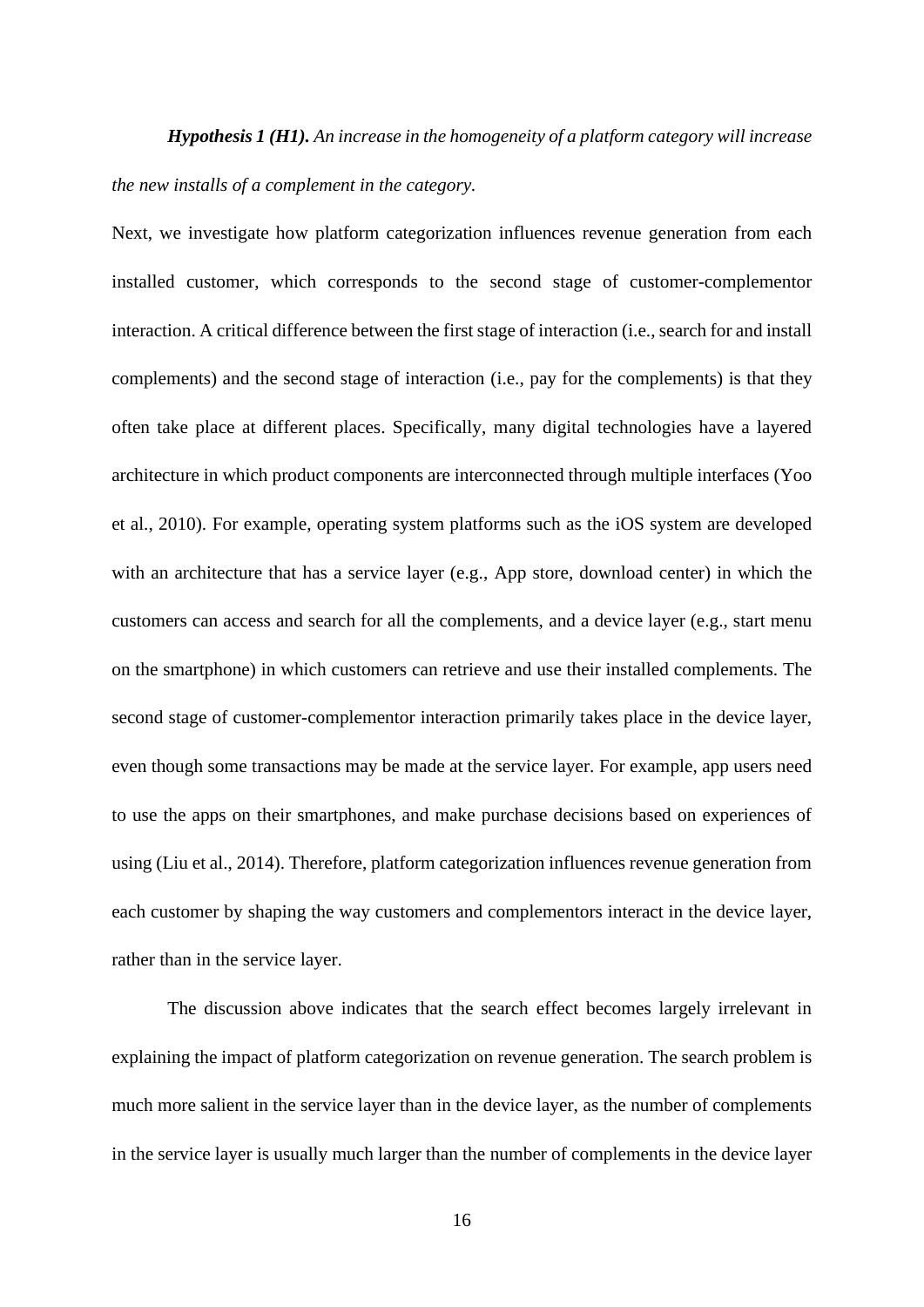(Lim et al., 2015). Thereby, the platform owner will implement categorization in the service layer. It means that platform categorization will not affect customers' search efficiency in the device layer. For the same reason, platform categorization also does not affect the network effect in the device layer.

On the contrary to the search effect, platform categorization will make the selection effect more salient in predicting revenue generation performance. As far as platform categorization reduces search frictions at the service layer and facilitates identifications of potentially fitted complements, the customer will generally install more complements on her local device. From the customer's perspective, installing more complements will make her more selective and delay the decision of purchase (Jung et al., 2021). From the complementor's perspective, when more complements are installed on a local device, the complementor faces more intense competition in the device layer, resulting in a congestion problem (Belleflamme & Peitz, 2019). Taken together, platform categorization is detrimental to a complementor's performance on a local device, which reflects in the amount of revenue the complementor can generate from the customer (who owns the device). We, therefore, hypothesize the following:

*Hypothesis 2 (H2). An increase in the homogeneity of a platform category will decrease the revenue generation from each customer of a complement in the category.*

In Table 1 and 2, we summarize the key arguments of our theory and hypotheses. As per previous discussions, we will explore contingent factors (e.g., the complementor's business model) and other performance outcomes (e.g., total revenue) in supplementary analyses.

\*\*\*Insert TABLE 1 and 2 here\*\*\*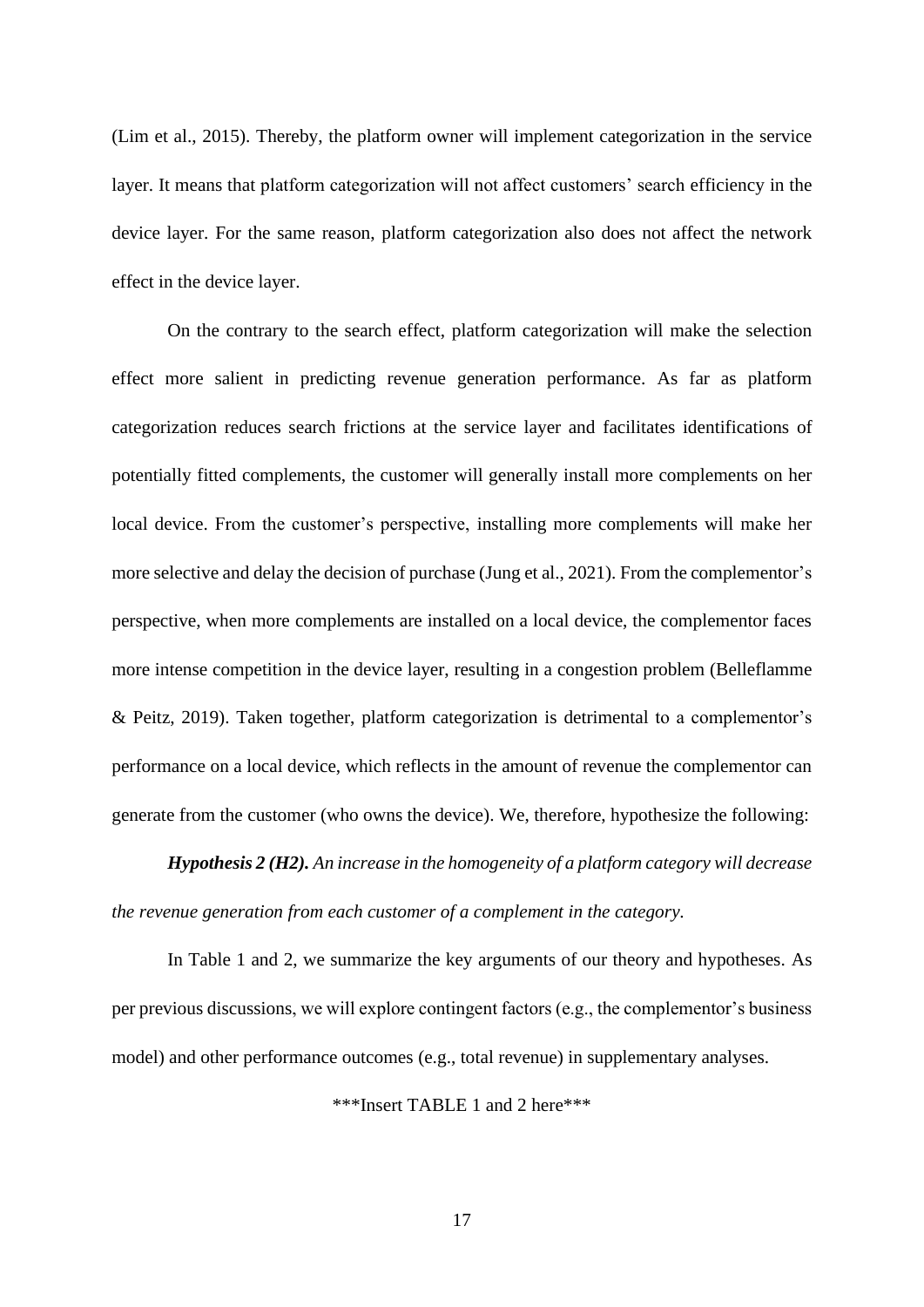#### **METHODOLOGY**

#### **Research design and identification strategy**

The empirical context of the study was the mobile app industry, which has grown exponentially over the past decade and is one of the most popular markets for digital products. In 2021, global consumers spent 85.1 billion US dollars on the App Stores, climbing 17.7% from 72.3 billion US dollars in 2020 (Sensor Tower, 2021). The mobile app industry is also a typical platform market, dominated by two major platforms (i.e., Apple's iOS system and Google's Android system). Thus, the mobile app industry was widely used in prior studies as the empirical context of studying platform governance (e.g., Wen & Zhu, 2019; Zhang, Li, & Tong, 2021).

To test our hypotheses, we make use of a quasi-natural experiment on Apple's App store where the platform owner removed shopping apps from the lifestyle category. The categorization led to a new shopping category and a more homogenized lifestyle category. The focus of our research is the lifestyle category. From Apple's perspective, splitting the lifestyle and the shopping categories was reasonable because shopping was becoming an independent subject of app consumption. On Google's Google Play App store, lifestyle and shopping apps were assigned in different categories before 2015. In addition, by creating a new shopping category, Apple attempted to promote its e-commerce business and the Apple Pay service, which was released in 2014 (Rao, 2015). Thus, focusing on the lifestyle apps instead of shopping apps enables us to observe the effect of platform categorization, rather than app promotion.

Compared to similar events, removing shopping apps from the lifestyle category provides a better empirical setting to test platform categorization. To split the lifestyle category,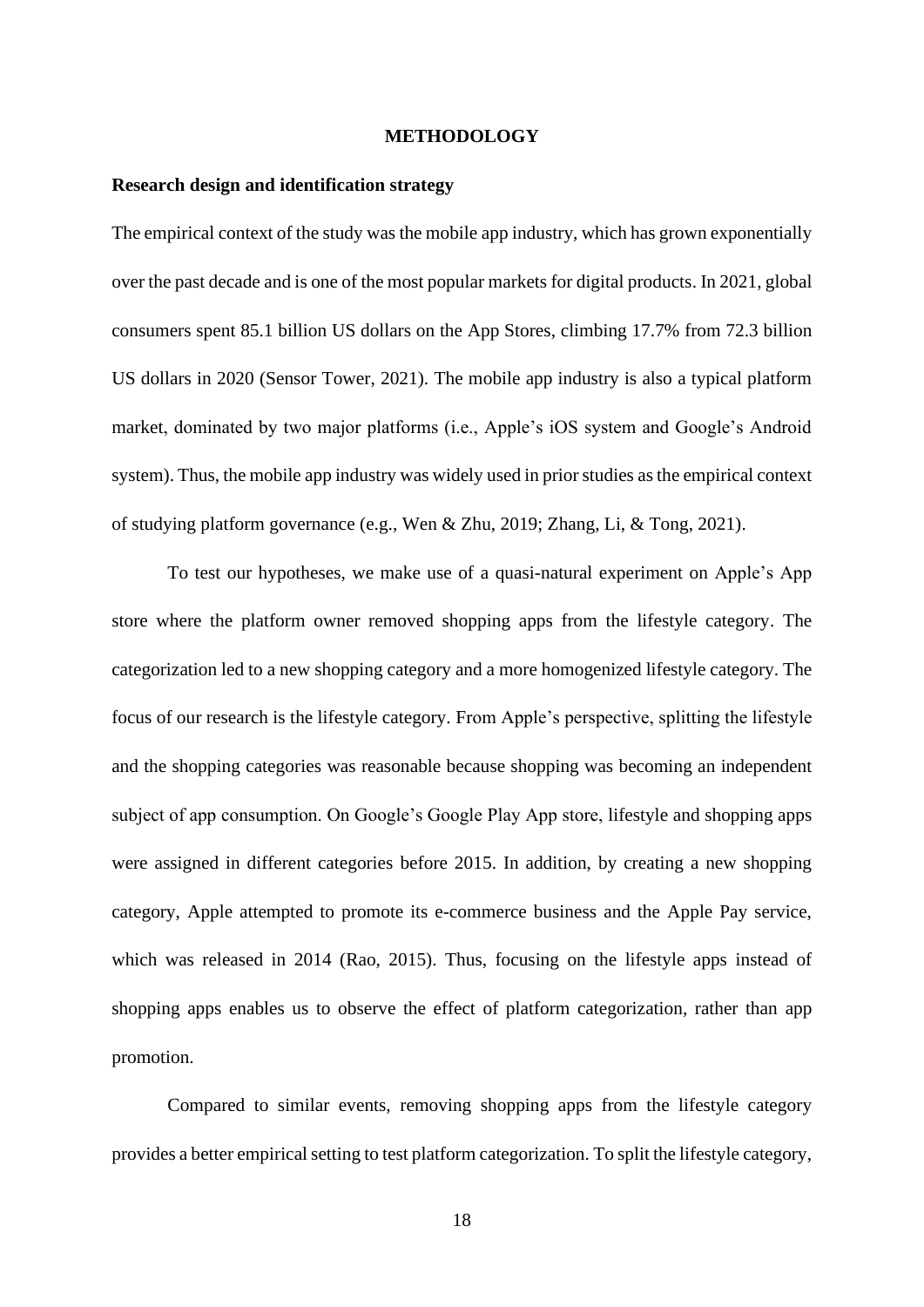Apple made an announcement on October  $26<sup>th</sup>$ , 2015, and implemented the recategorization on November  $4<sup>th</sup>$ , 2015. The whole process took a very short time (12 days) and was basically unexpected by app publishers (Rao, 2015). In contrast, Google implemented a platform recategorization in 2016. The announcement was made 60 days before the changes were reflected to users (Sinha, 2016), making it difficult to resolve the identification problem. Moreover, our observation period (July  $15<sup>th</sup>$ , 2015 to February 28<sup>th</sup>, 2016) is nonoverlapping with the time in which Apple and Google hold the developer conferences (Apple: June, 2015; Google: May, 2015). It further strengthens our identification strategy as platform governance rules or changes were often released on these conferences.

We used the empirical setting to compare the performance of lifestyle apps on the iOS platform (treatment group) with that of "shock-immune" lifestyle apps on the Android platform (control group) before and after the platform (re)categorization. This difference-in-differences (DD) approach helps reduce endogeneity and identify causal effects (Angrist & Pischke, 2009). Extant research suggests that iOS apps and Android apps are comparable (Kapoor & Agarwal, 2017; Zhang et al., 2021). Moreover, we found that while at least 7% of the lifestyle apps on the iOS platform moved to the shopping category after the shock, only 0.13% of the lifestyle apps on the Android platform made the same move, showing that the shock we identified had nearly no impact on the control group.<sup>4</sup> In the robustness checks, we also used alternative control groups to further verify our results (Table 5).

<sup>4</sup> We tracked the Top 1500 apps in both lifestyle and shopping categories on a daily basis. Thus, it is highly likely we underestimate the percentage of moved apps, as many shopping apps were not listed in the Top 1500 lifestyle app chart. However, since we used the same approach to track both iOS and Android apps, our conclusion that the shock did not affect the control group still hold.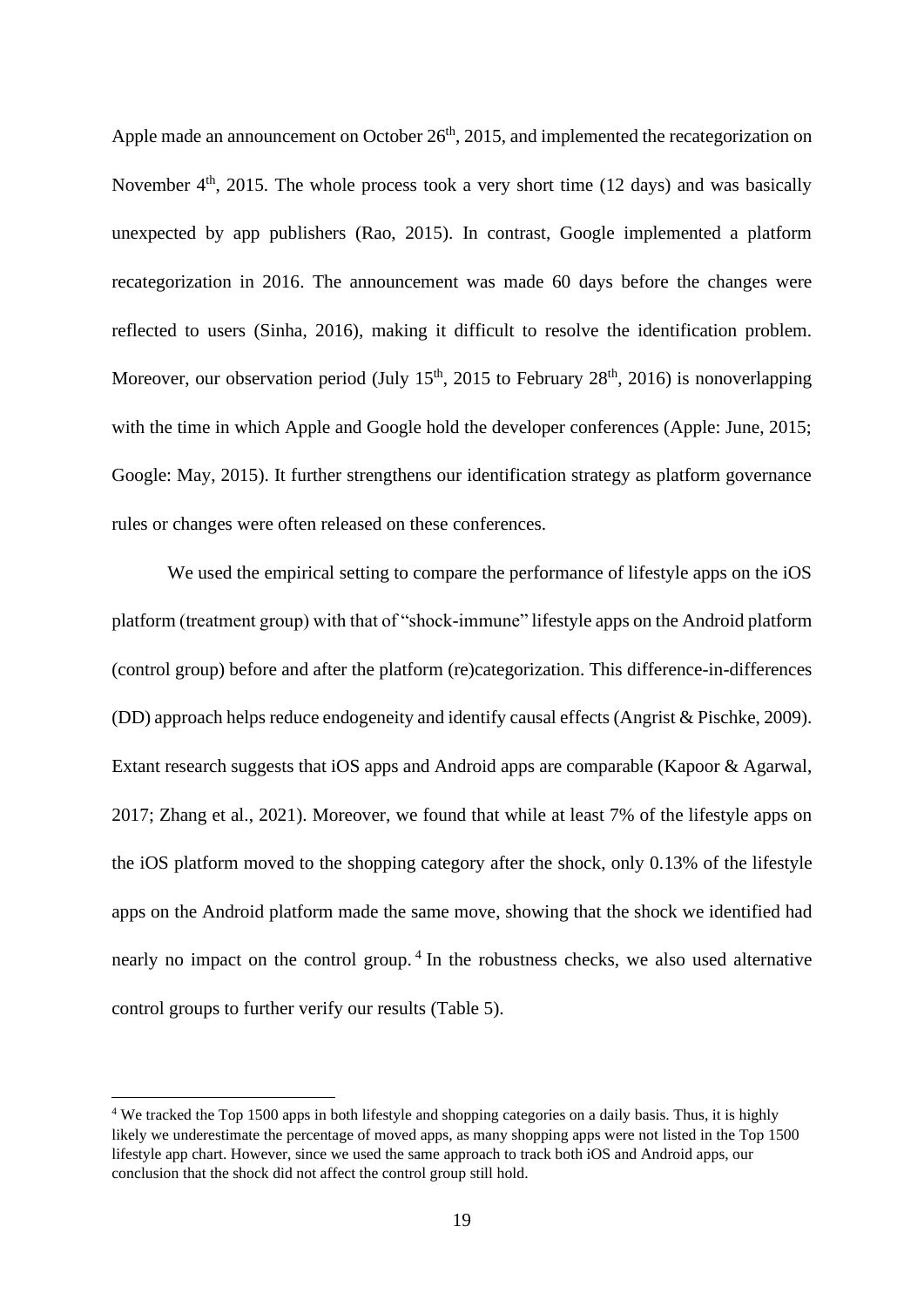#### **Sample construction**

We collect sample apps in the two mobile app platform ecosystems from Apptopia , one of the leading analytics firms in the mobile app industry. The analytics firm collects and archives raw app information related to all mobile apps developed for the iOS and Android platforms. Its data are broadly used by app consumers, financial analysts, and marketing analysts (Chen et al., 2021). Our data set comprises detailed mobile apps information for the period from July 15th, 2015 (15 weeks before the date when the categorization plan was announced) to February 28th, 2016 (15 weeks after the categorization was implemented) on both iOS App Store and Google Play Store that were available from the analyst firm. Note that in order to strengthen our identification, we excluded the observations that appear from the announcement date (October 26<sup>th</sup>, 2015) to the release date of the new shopping category (November  $4<sup>th</sup>$ , 2015).

We collect apps listed in the Top 1500 Grossing chart during the observation period. During the observation period, we collected the data required to calculate the variables used in our analyses for each app appearing at least once during our observation period on the Top Grossing charts. We retrieved additional data from Apptopia to calculate firm age and obtain the number of categories in which the 12,741 app publishing firms in our sample had apps. Our data collection resulted in data for 122,208 lifestyle apps. The final number of apps included in our dataset is 12,505.

## **Variables and measures**

*Dependent variables.* To capture app performance, we focus on two important aspects: new installs and revenue generation. These two aspects are important because they represent platform users' initial consumption of a complement and their subsequent purchasing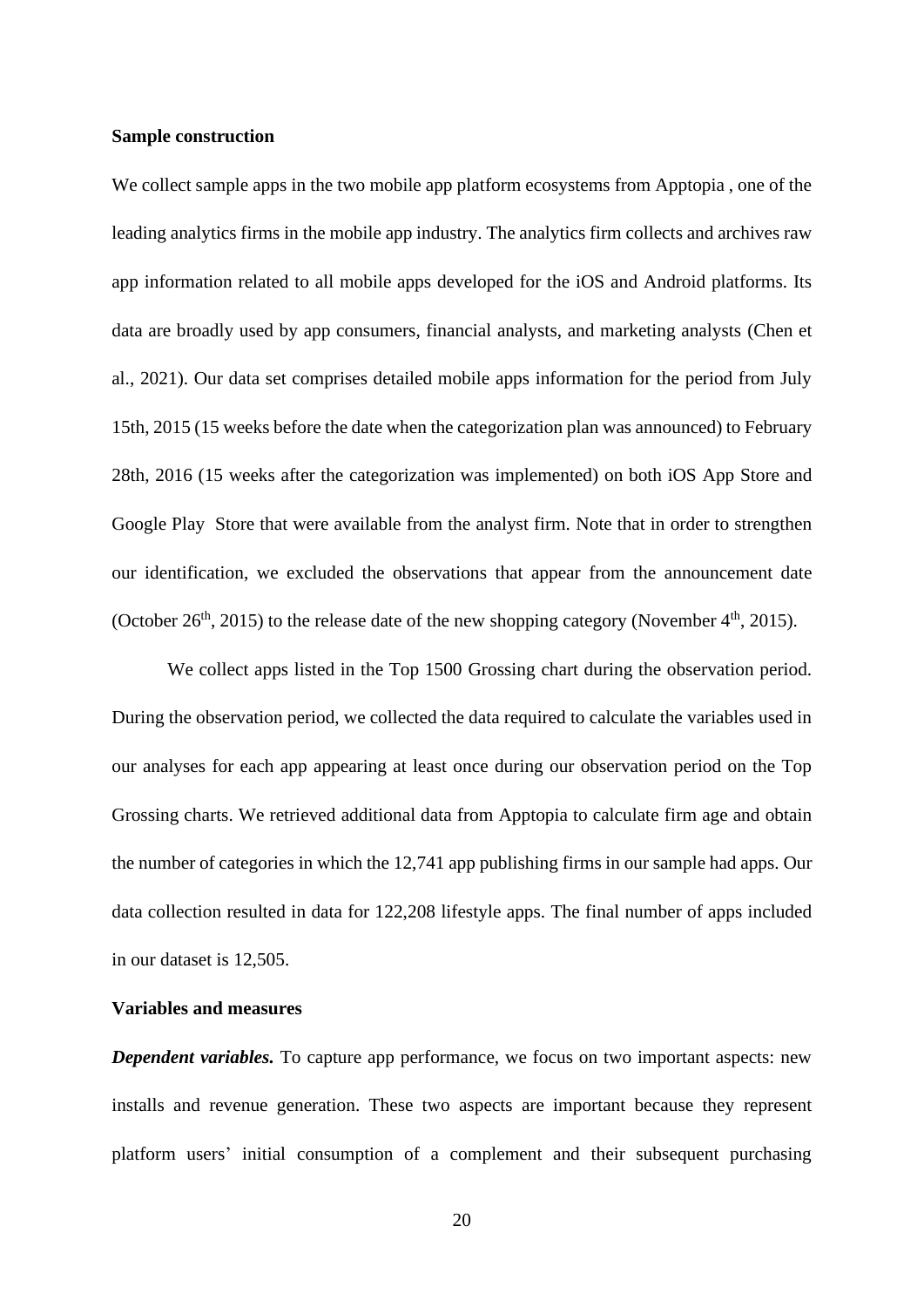associated with the complement, which are critical for app success. We measure apps' new installation with the average daily download,  $Download_{it}$ , for each app *i* in week *t*. We measure apps' revenue generation with the average revenue per user,  $RevPerUser_{it}$ , for each app *i* in week *t*, where revenue covers all three major revenue sources, namely download revenue, in-app purchase revenue, and advertising revenue.

*Explanatory variable.* We use *Lifestyle*, a dummy indicator that takes a value of 1 for Apple Lifestyle apps, which are subject to the impact of Apple's categorization adjustment and 0 for lifestyle apps on Google Play, to mark the "treatment group" and the "control group", respectively. *After*, is a dummy variable that takes a value of 1 for weeks after the lifestyle categorization event, and 0 for weeks before the event. Then, the interaction term DD (*Lifestyle*\**After*) is created to identify the treatment effect of the homogenization of the lifestyle category on Apples' app store.

*Control variables.* Following previous literature on mobile apps and app performance (Angus, 2019; Kapoor & Agarwal, 2017; Lee & Raghu, 2014; Wen & Zhu, 2019), we included a set of control variables at the app-, publisher-, and category-levels. First, we controlled for app-specific characteristics, including *Rating* (average rating scores the app received in the focal month), *Ranking* (average rank of app *i* in the Top Gross Chart in week *t*), *Popularity* (logged number of ratings of app *i* in week *t* since its last version), and *App update* (the number of updates the app released in the focal month). Second, at the publisher level, we controlled for *Publisher's product scope* (number of categories of app publisher *j* in week *t*). Finally, at the app category level, we controlled for *Competition within the category* (HHI index based on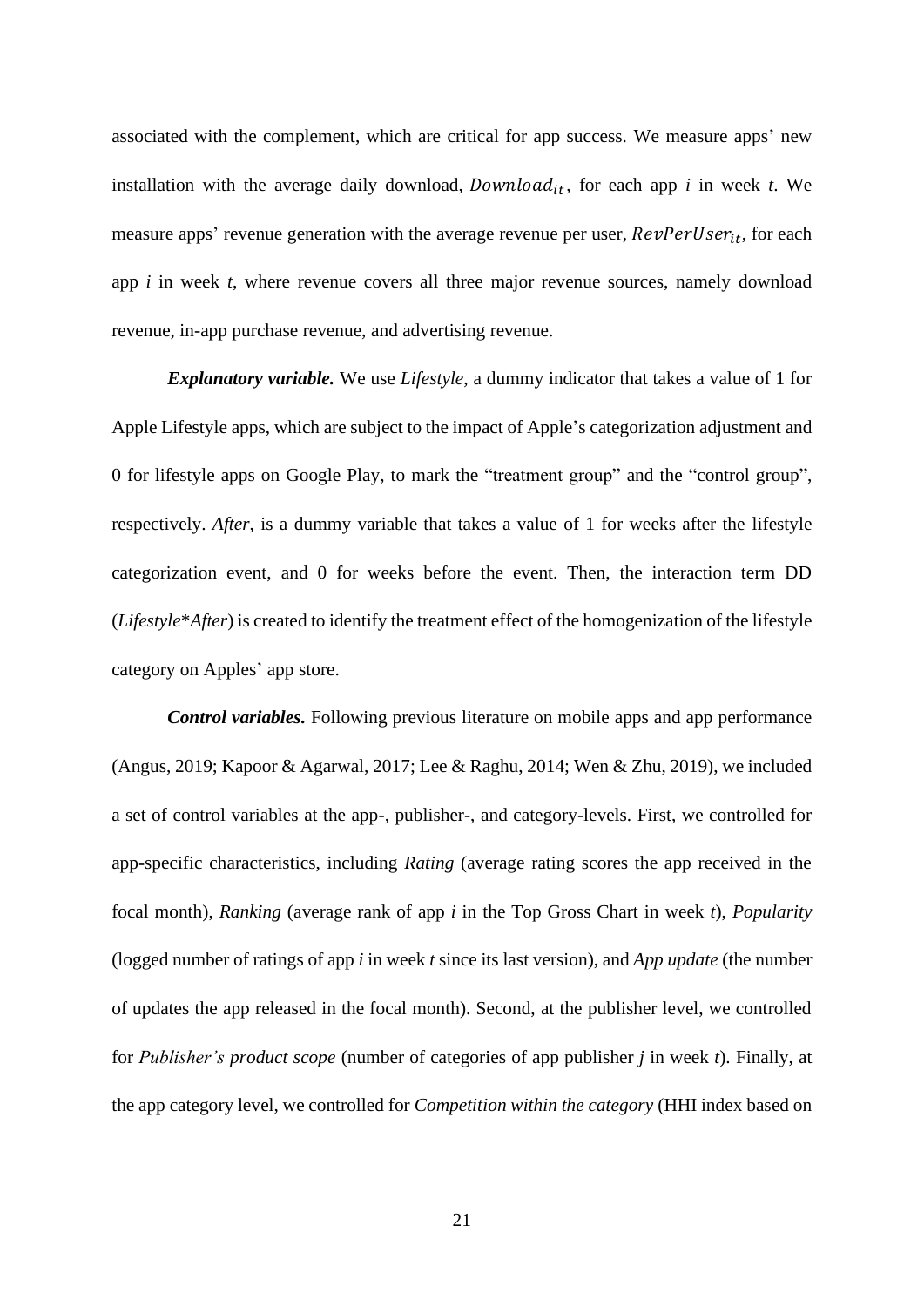revenue). We also included app and time fixed effects into the model. We report the summary statistics and correlation coefficients in Table 3.

## \*\*\*Insert TABLE 3 Here\*\*\*

#### **Statistical approach**

For statistical inference, we adopt the ordinary least squares (OLS) for straightforward interpretation of the results. To strengthen our inference, we further implement coarsened exact matching (CEM). CEM is increasingly adopted in management research due to its advantages such as the inclusion of monotonic balance bounding (Blackwell, Iacus, King, & Porro, 2009) that reduces model-dependence, bias, and inefficiency (Iacus, King, & Porro, 2012). Specifically, to achieve greater balance between the treatment and control groups, we match not only on all covariate controls within our observation window as differences in the covariates may also associate with app performance. Given the difference-in-differences research design, we estimate the following model specification to examine the treatment effect of homogenized app category on app performance:

$$
Y_{it} = \beta_0 + \beta_1 DD_{it} + \delta_2 X_{it} + T_t + I_i + \varepsilon_{it}
$$
\n(1)

where  $Y_{it}$  is the dependent variable for app *i* in week *t*;  $\beta_0$  is the intercept;  $\beta_1$  identifies the treatment effect of DD<sub>it</sub> (*Lifestyle\*After*);  $X_{it}$  are covariate controls;  $T_t$  is a vector of week fixed effects;  $I_i$  is a vector of individual app fixed effects; and  $\varepsilon_{it}$  is the error term.

#### **RESULTS**

#### **Assessment of the parallel trend assumption**

To validate the parallel trend assumption, which is critical to our research design, we combine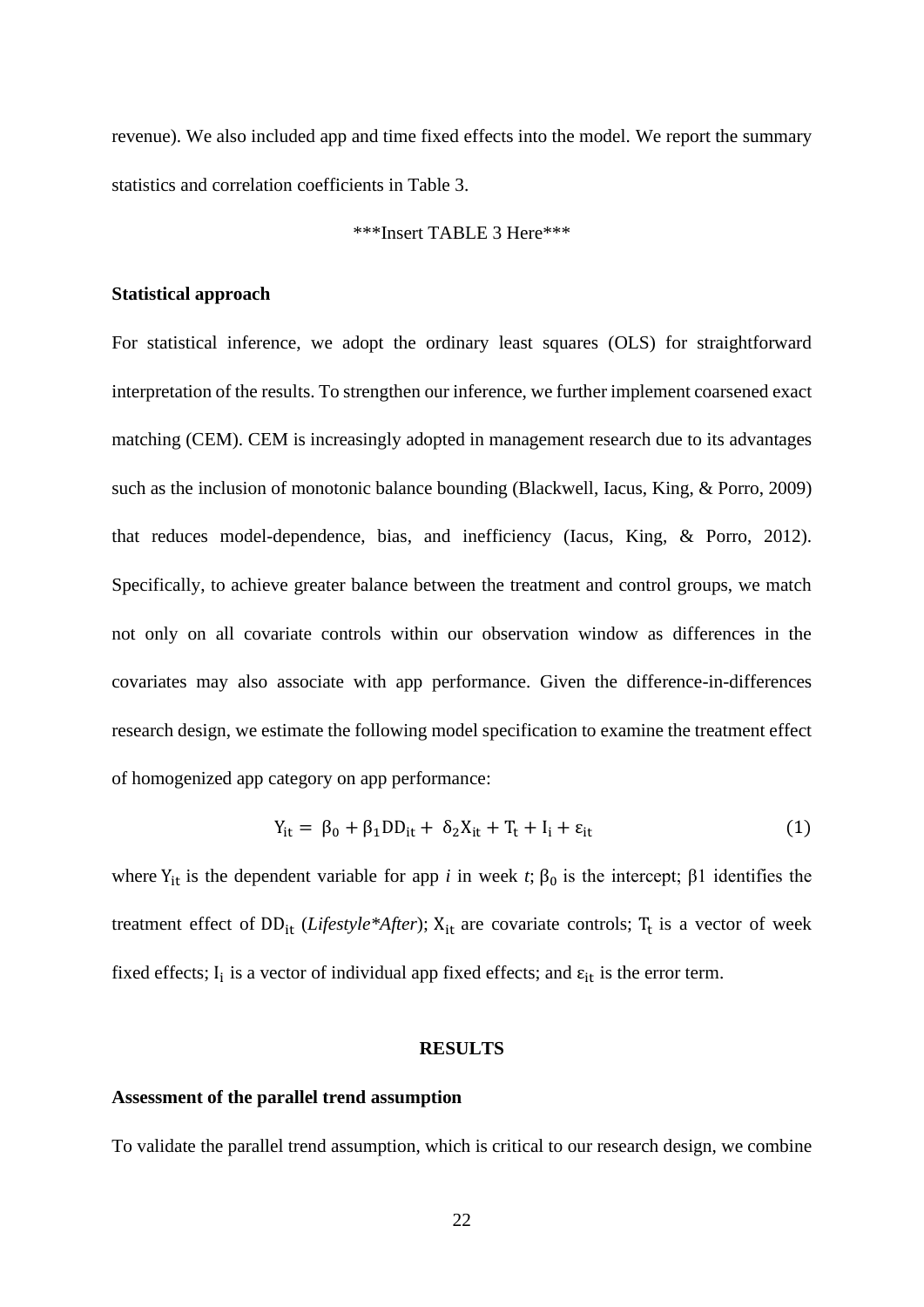statistical analysis with data visualization following prior research (e.g., Wen & Zhu, 2019). Specifically, we aggregate the values of temporally neighboring observations of each app and use the periods further away from the treatment as the benchmark to estimate the dynamic DD effects of app performance before and after the treatment and plot these effects in Figure 1. The graph shows that before the homogenization of lifestyle category on Apple's app store, the performance of lifestyle apps on Apple's App store ("treatment group") and Google Play ("control group") show a similar trend. As such, the results suggest that the parallel trend assumption required in our empirical design is relatively valid.

## \*\*\*Insert FIGURE 1 Here\*\*\*

### **Main results**

We report the results testing the main hypotheses (i.e., H1 and H2) with Table 4. Results in Columns 2 and 4 indicate that after Apple's adjustments to the lifestyle category, lifestyle apps enjoy an increase in average download count. Specifically, the positive coefficient on the DD term indicates that iOS lifestyle apps receive about 9% more downloads ( $p < 0.001$ ), compared with lifestyle apps on Google Play. Further, results in Column 2 indicate that after Apple's adjustments to the lifestyle category, lifestyle apps suffer from a decrease in revenue per user. Specifically, the negative coefficient on the DD term indicates that iOS lifestyle apps receive about 4% less revenue per user  $(p = 0.001)$ , compared with lifestyle apps on Google Play. Hence, our H1and H2 are supported.

\*\*\*Insert TABLE 4 Here\*\*\*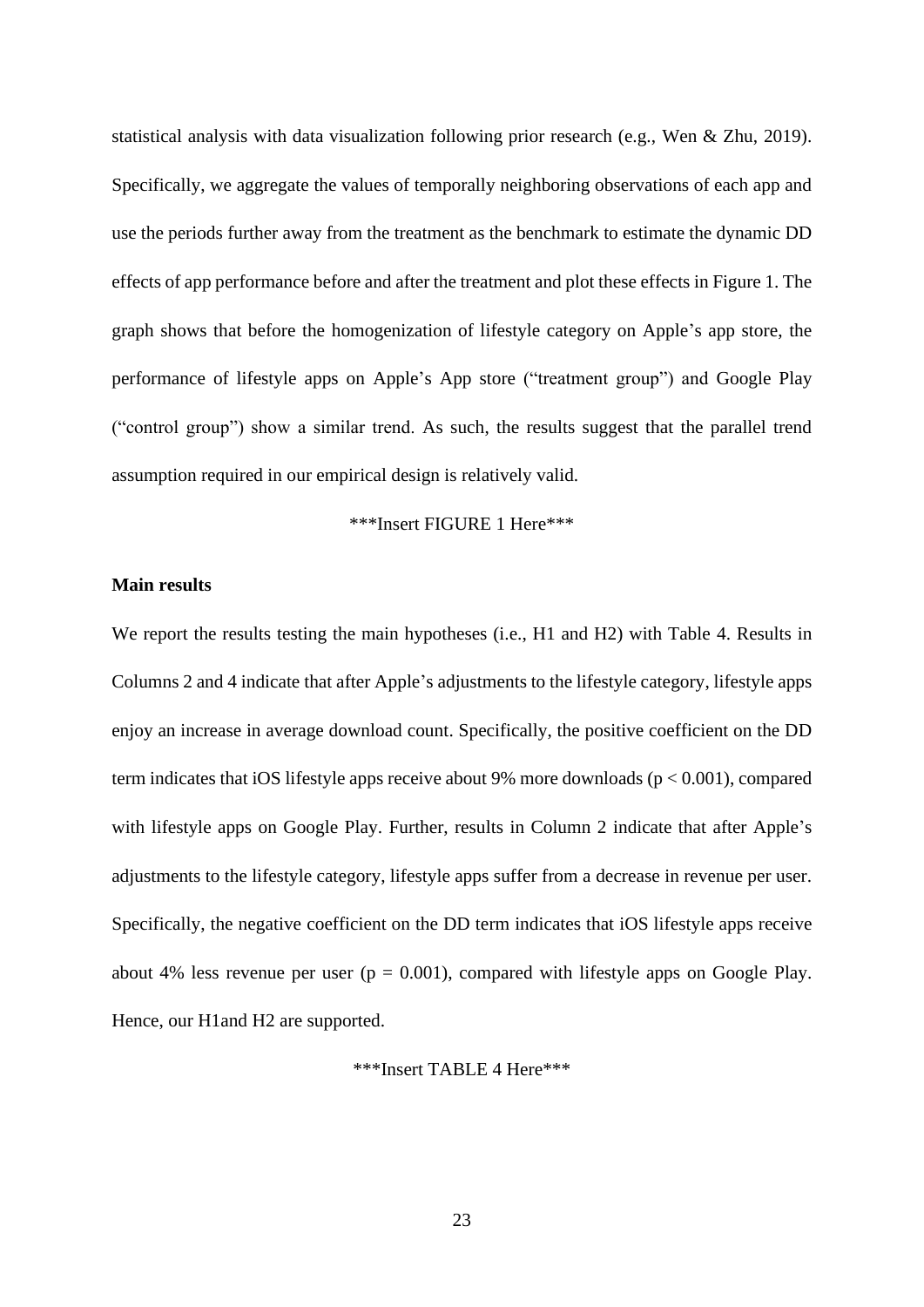#### **Robustness checks**

We examine the robustness of our results in several ways. First, we adopt a more comparable subsample of lifestyle apps for a more conservative estimation. While generally comparable, lifestyle apps only available on Apple's App Store may be different from the ones that are only available on Google Play. Such an endogenous difference may affect our estimation. To mitigate this concern, we rerun the regressions with a more conservative subsample of multihoming lifestyle apps which are available on *both* Apple's App Store and Google Play. Such availability further enhances our empirical identification. As shown in Columns 1 and 2 of Table 5, the results are consistent with our main findings.

## \*\*\*Insert TABLE 5 Here\*\*\*

Second, we use an alternative control group to further assess the robustness of our main findings. Specifically, we use Health & Fitness apps on the App Store as the alternative control group. Health & Fitness category includes apps related to healthy living, including stress management, fitness, and recreational activities. Thus, the contents and business models of these apps are rather comparable to those of lifestyle apps. The sample construction procedure is similar to that for the main sample. As shown in Columns 3 and 4 of Table 5, the results continue to be consistent with our main findings.

Third, to assess the generalizability of our findings, we rerun our estimations using the full sample (the sample without CEM matching). As shown in Columns 5 and 6 of Table 5, we continue to find coefficients on the DD variable to have signs, magnitudes, and levels of pvalues that are qualitatively similar to the results using the CEM sample, indicating that our results are robust to both unmatched and matched samples.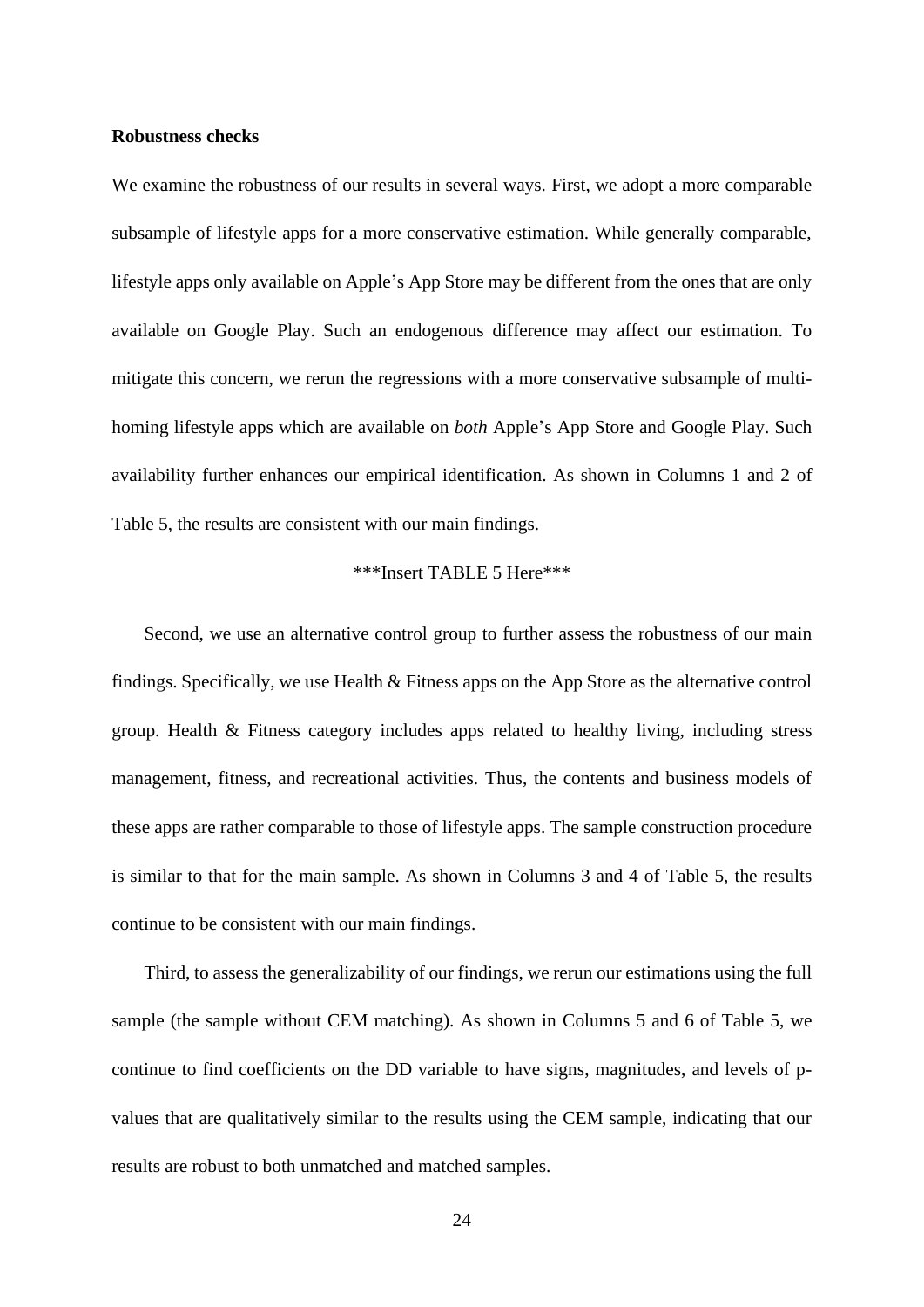Last, we follow the recommendation by Bertrand, Duflo, and Mullainathan (2004) to perform a placebo simulation to assess the treatment effect. Specifically, in each simulation iteration, we randomly assign the value of the treatment indicator to lifestyle apps in the CEM sample to simulate a placebo condition (i.e., an iOS app may accidently receive a value of 0 for the treatment indicator, and a Google app 1). Then, we re-estimate our models and summarize the distribution of the statistics obtained in 2,000 simulation runs. As shown in Figure 2, the effects we identified in our main study are unlikely to be observed accidentally in our placebo simulations, further corroborating the validity of our main findings.

## \*\*\*Insert FIGURE 2 Here\*\*\*

## **Supplementary analyses**

We conducted multiple supplementary analyses to verify the key assumptions and check mechanisms we proposed. First, an assumption we made in hypotheses development is that customers can install complements for free. If installations are costly for customers, the selection effect may emerge in the first stage of customer-complement interaction, making local homogenization increase new installs to a lesser extent. We tested the moderating effect of the business model of the complement (Columns 1 and 2, Panel A, Table 6). Concurring with our proposition, paid business model negatively moderates the relationship between platform categorization and *Downloads*, and has no effect on *RevPerUser*.

## \*\*\*Insert TABLE 6 Here\*\*\*

Second, we expect that platform categorization influences matching between a customer and a complement only if the complement is visible in the category (e.g., has a high rank) (Duan, Gu, & Whinston, 2009). If a complement is invisible to customers in the category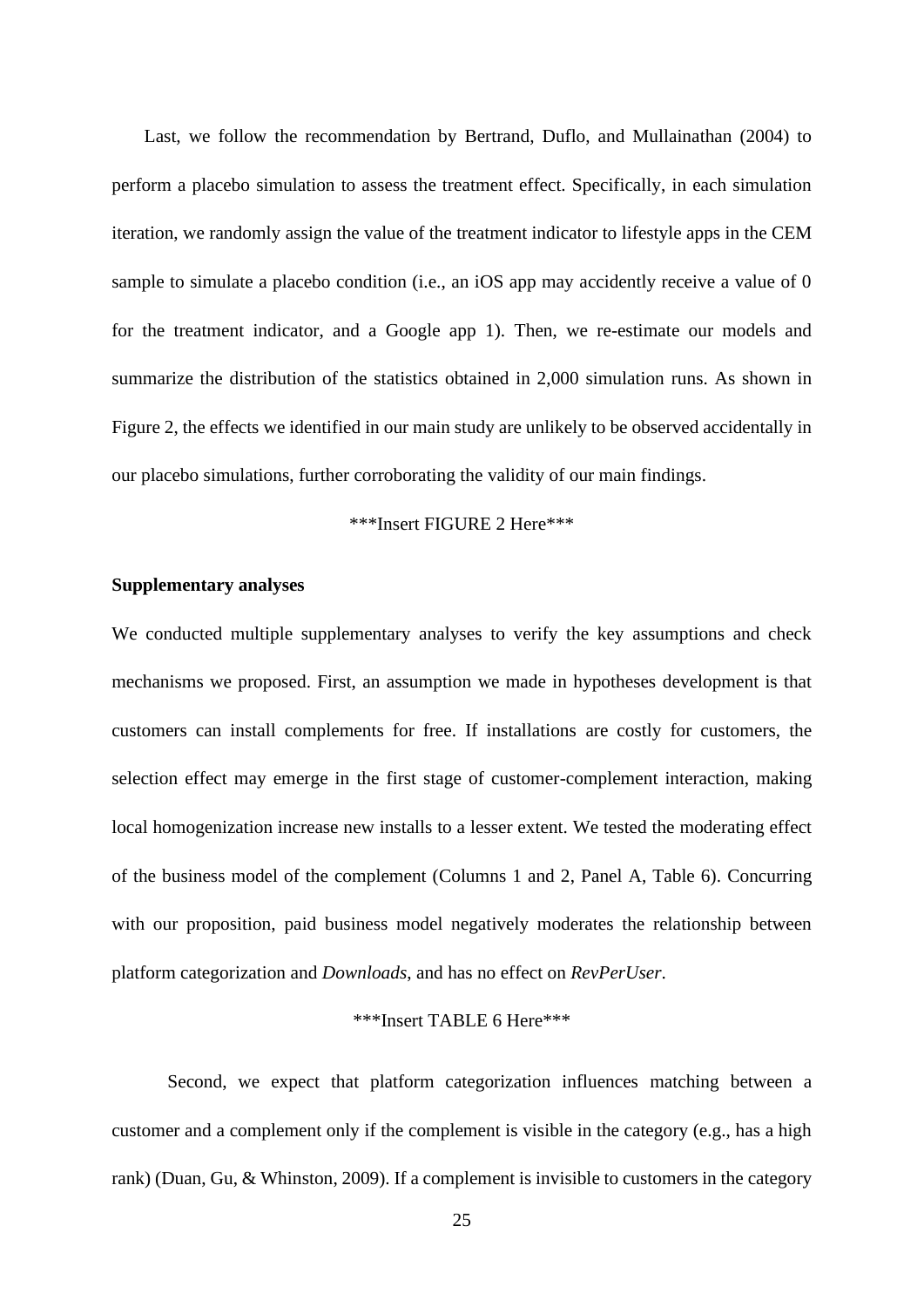(e.g., has low rankings), customers will not be able to match with it through search in the category. The complement may interact with customers through other channels (e.g., customer referrals) and therefore its performance is unlikely to be influenced by platform categorization. In line with this argument, we found that after platform categorization, apps with high ranks will have more new installs, but generate marginally less revenue from each installed customer than apps with low ranks (Columns 3 and 4, Panel A, Table 6).

Third, we examine how platform categorization influences total revenue of the complement, which is determined jointly by the number of installs and revenue generation from each install. Data analyses show that platform categorization has no effect on total revenue (Columns 1, Panel B, Table 6). It indicates that the positive effect of platform categorization on *Downloads* and its negative effect on *RevPerUser* may cancel each other out. Note that our research design does not allow us to test the long-term effect of platform categorization (e.g., more than 15 weeks). We will discuss this issue further in the discussion section.

Finally, platform categorization has two co-occurring consequences, i.e., reducing the number of complements and homogenizing complements within the category (as per footnote 3). We attempt to check if homogenization (which is the focus of our theory) alone imposes an effect on complement performance. To this end, we added the complement's ranking changes after the categorization as an additional control variable. Ranking changes can capture the effect of the reduction of complements, as when complements were moved out from the category, rankings of the remaining complements will be automatically changed. Our results with the additional control variable indicate that even controlling for the effect of the reduction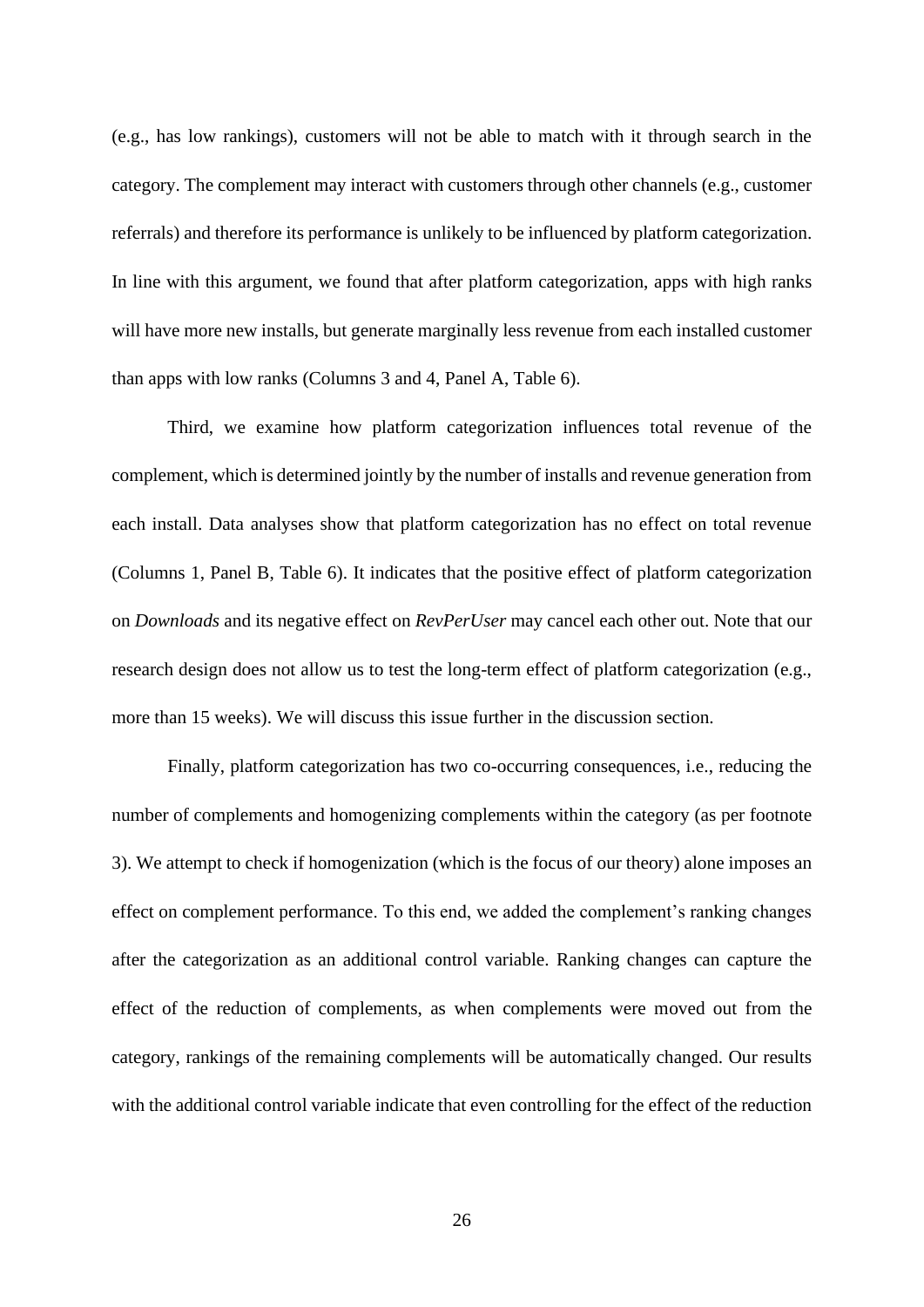of complements, homogenization can still saliently influence both two dependent variables as our theory predicts (Columns 2 and 3, Panel B, Table 6).

#### **DISCUSSION AND CONCLUSION**

This study aims to examine the relationship between platform categorization and complement performance. Platform categorization can be viewed as a method of local homogenization. It makes complements within a category more homogenous, without reducing the complement heterogeneity at the platform level. Homogenizing complements within the category makes a customer encounter less search frictions in identifying potentially fitted complements (i.e., the search effect) and accordingly encourages the customer to install more complements, which is often free of charge. Thus, platform categorization increases new installs of complement in the category. However, we also propose and find that as search frictions reduced and installed complements increased, complements face more intense competition in the device layer of the platform. As a result, customers become selective in making payments (i.e., the selection effect), and complementors collect less revenue from each installed customer.

Our study contributes to the platform governance literature (Chen et al, 2022; Kretschmer et al., 2020; Rietveld & Schilling, 2021) by explicating how the platform owner can manage complement heterogeneity of the platform. The goal of platform governance is to improve value creation and appropriation in the platform market. While complements need to be standardized in some aspects to ensure effective value appropriation, existing literature suggests that complement heterogeneity has a positive effect on value creation (Parker & Van Alstyne, 2018; West, 2003), as it contributes to the cross-side network effect and eases complementors from intraplatform competition (Boudreau, 2012). Yet several recent studies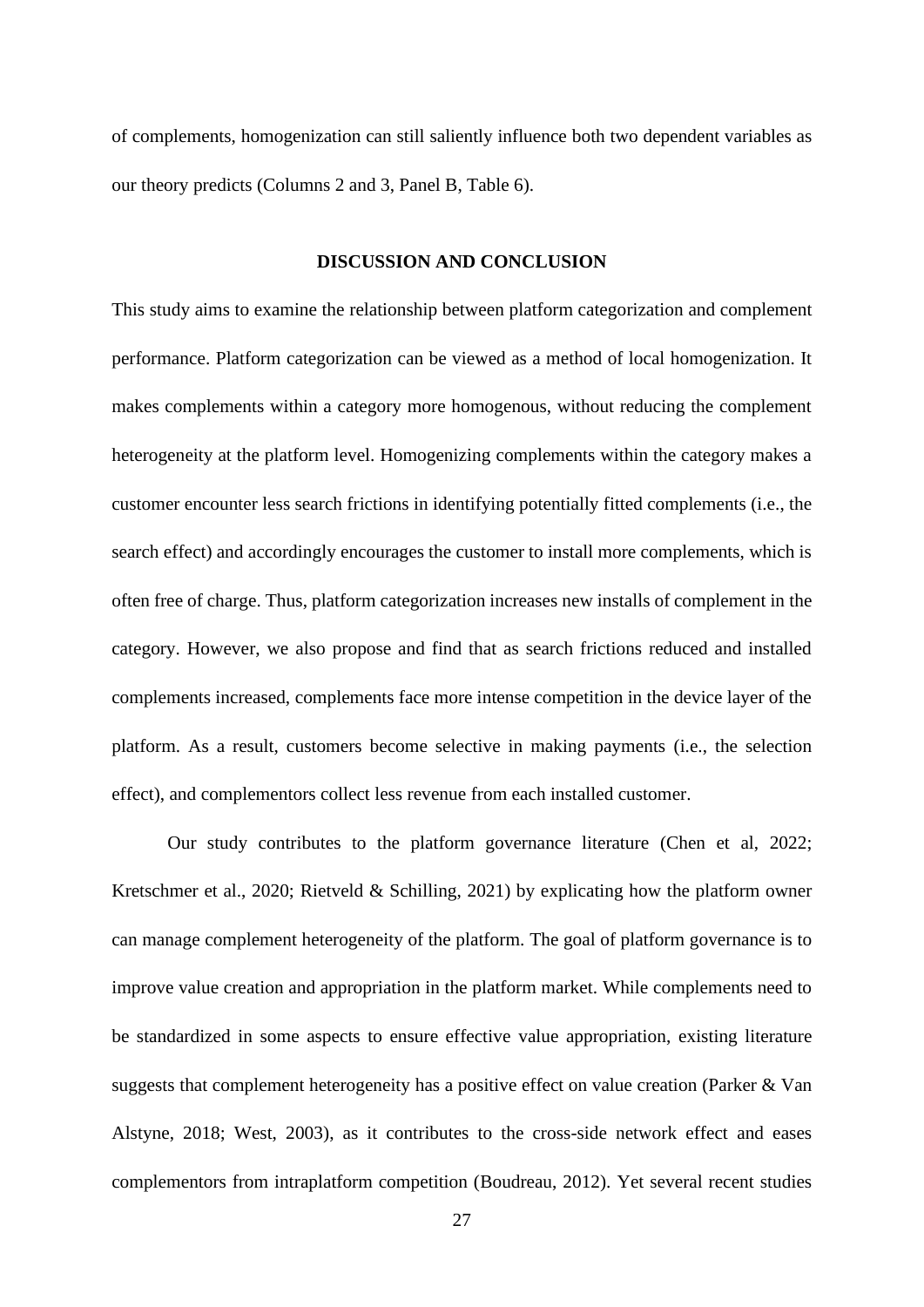pointed out that complement heterogeneity can also lead to the inefficiency of matching customers and complements and accordingly hinders value creation (Halaburda et al., 2018).

A salient difference between our study and prior studies is that while prior studies focused on limiting the choices of complements to customers as a solution of improving matching efficiency (Cullen & Farronato, 2021; Li & Netessine, 2020; Scheibehenne, Greifeneder, & Todd, 2010), our emphasis is the management of the degree of complement heterogeneity. We argue that the platform owner can foster complement homogeneity locally, so that it strikes a balance between promoting the cross-side network effect and maintaining matching efficiency. Moreover, by recognizing that matching on the platform is often localized within platform categories, we suggest that platform categorization can be implemented strategically as an approach of platform governance.

More specifically, building on prior studies (Boudreau, 2012; Chade & Smith, 2006; Jung et al., 2021), we developed a comprehensive theoretical framework to investigate how value is created and distributed on platforms for digital complements. The framework comprises three value creation mechanisms, i.e., the network effect, the search effect, and the selection effect. Searching and selecting are conceptualized as two stages of the matching process (Chade & Smith, 2006). In addition to the tension between the network effect and the matching efficiency, we argue that there exists a tension between search and selection. This is because if a customer identifies more potentially fitted complements at the search stage, she tends to be more selective in making payments, especially when she can consume multiple complements. Although this tension exists in many contexts, it tends to remain latent in platforms for human agents (e.g., dating platforms) or psychical products (e.g., shopping malls)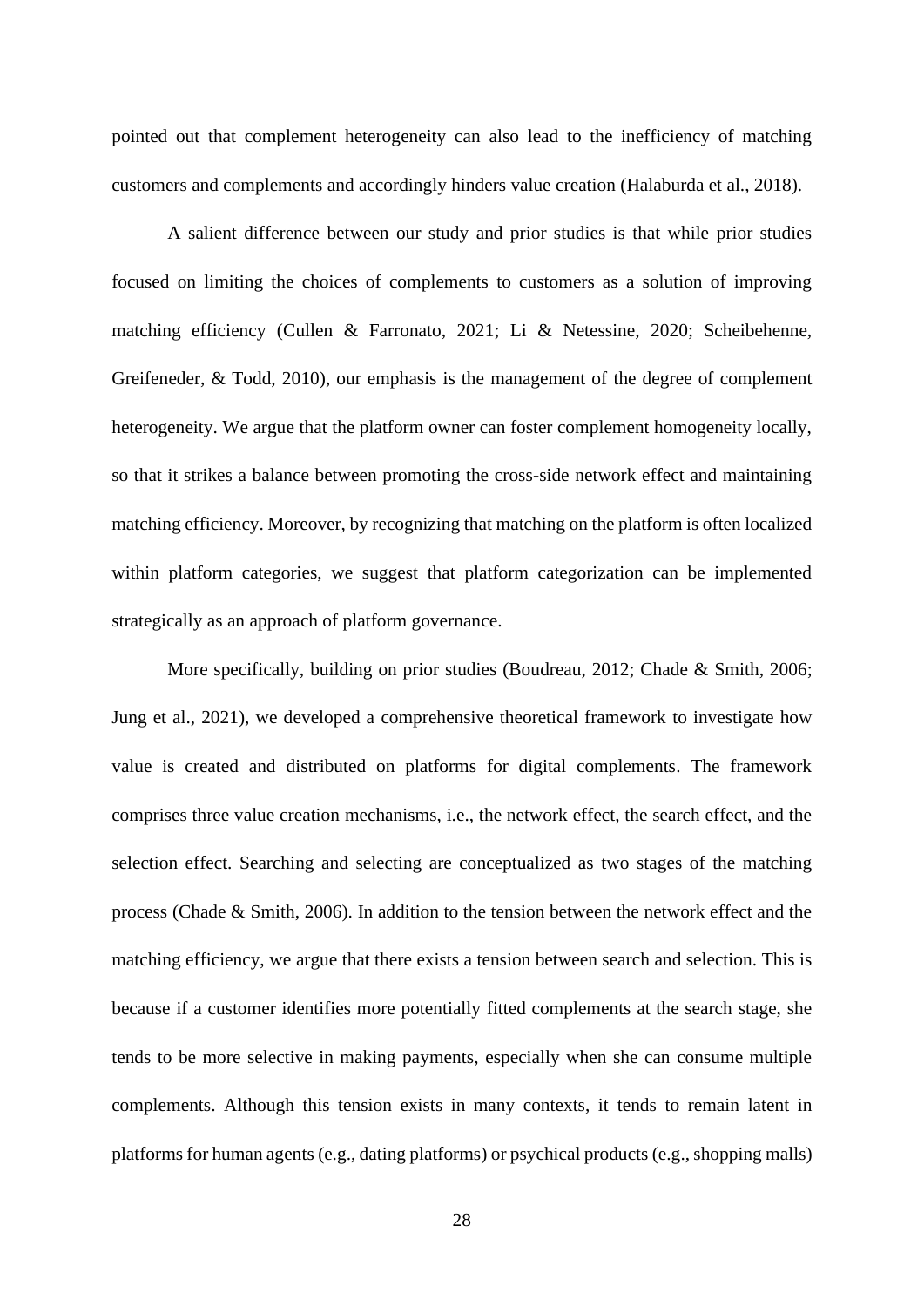(e.g., Chernev, 2006; Jung et al., 2021), in which search and selecting are often conducted simultaneously and the customer's consumption is exclusive. We demonstrate that in the platform for digital complements, the search and the selection effects do co-exist and can be used to explain different outcomes of complement performance.

By directly testing the relationship between platform categorization and complement performance, we answer the call for research to examine the economic outcomes of platform governance (Chen et al., 2021). We found that platform categorization stimulates customers' consumption, as reflected in the increase of new installs. For platforms pursuing cross-side network externalities, this is a desirable outcome (Katz & Shapiro 1985). Thus, our findings suggest that platform categorization is beneficial to the platform owner. However, we also underscore that the positive effect of platform categorization on value creation in the platform should not be overestimated, as categorization does not necessarily make existing complements more profitable, at least in a short term.

Our findings are also insightful to complementors, who want to understand how actions made by the platform owner may affect their performance. While complementors should not expect to gain an immediate financial return from joining in a more homogeneous product category, categorization does help them to acquire more new customers. Thus, complementors can see local homogenization and categorization as business opportunities, especially when their current goal is to build a large installed base (Casadesus-Masanell & Hałaburda, 2014) or to obtain a good reputation (Boudreau & Jeppesen, 2015; Jiang & Sarkar, 2009). Complementing prior studies that examine how firms position themselves within a given product category to balance differentiation and conformity (Barlow et al., 2019; Cattani et al.,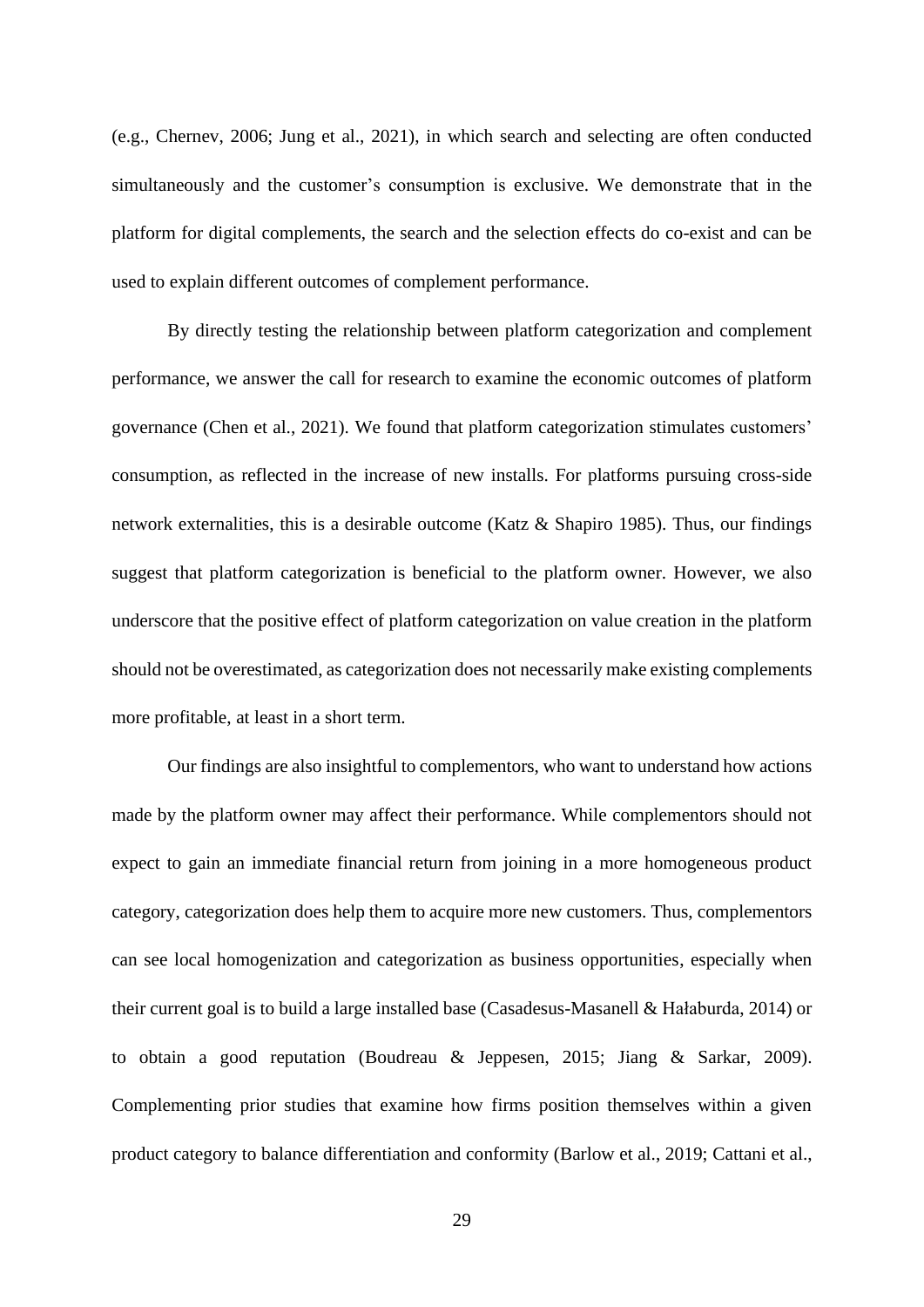2017), our findings indicate that complementors can select their product categories strategically to ensure efficient matching with customers.

Future research could extend our study in various directions. While boosting complement performance is a key task of platform governance, future research can examine other economic outcomes of platform categorization. Specifically, platform categorization may improve customer satisfaction (e.g., customers may be more satisfied when more choices of complements are presented) (Scheibehenne et al., 2010) and attract more complements to join the platform (e.g., complementors which value installed base) (Boudreau & Jeppesen, 2015). In addition, even though platform categorization may not contribute to complements' shortterm revenue performance (i.e., 15 weeks after the categorization), it may enhance complements' long-term revenue performance. For example, a complementor with a larger installed base may be able to better attract advertisers in the future. Due to the limitation of the data, we are not able to examine these economic outcomes in the current study. By analyzing these outcomes, researchers can develop a more comprehensive understanding of the effectiveness of platform categorization as a platform governance approach.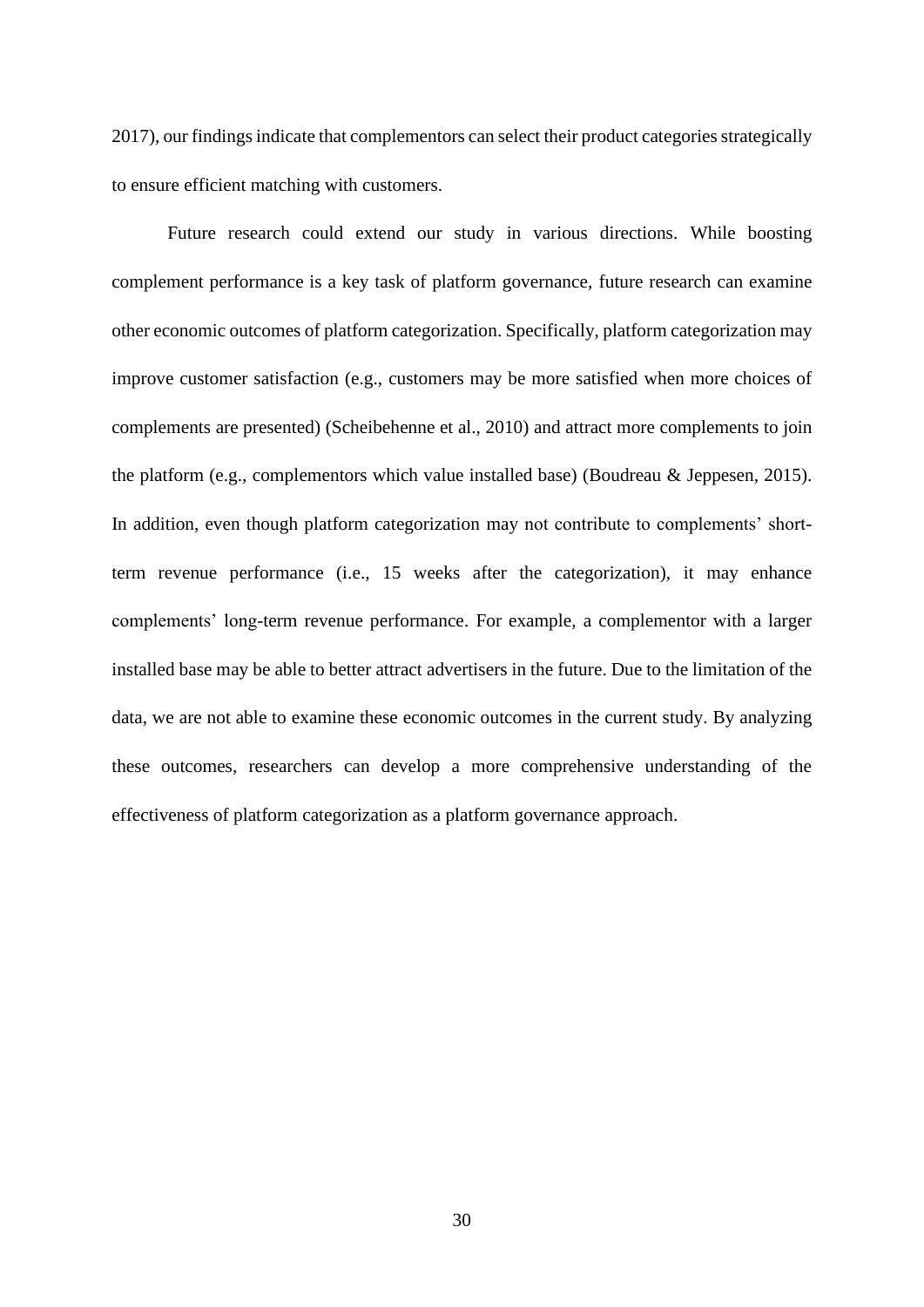#### **REFERENCES**

- Adner, R. (2017). Ecosystem as structure: An actionable construct for strategy. *Journal of Management*, 43(1), 39-58.
- Adner, R., Puranam, P., & Zhu, F. (2019). What is different about digital strategy? From quantitative to qualitative change. *Strategy Science*, 4(4), 253-261.
- Angrist, J. D., & Pischke, J.-S. (2009). *Mostly Harmless Econometrics: An Empiricist's Companion*. : Princeton university press.
- Angus, R. W. (2019). Problemistic search distance and entrepreneurial performance. *Strategic Management Journal*, 40(12), 2011-2023.
- Barlow, M. A., Verhaal, J. C., & Angus, R. W. (2019). Optimal distinctiveness, strategic categorization, and product market entry on the Google Play app platform. *Strategic Management Journal*, 40(8), 1219-1242.
- Belleflamme, P., & Peitz, M. (2019). Platform competition: Who benefits from multihoming? *International Journal of industrial Organization*, 64, 1-26.
- Bertrand, M., Duflo, E., & Mullainathan, S. (2004). How much should we trust differencesin-differences estimates? *The Quarterly Journal of Economics*, 119(1), 249-275.
- Blackwell, M., Iacus, S., King, G., & Porro, G. (2009). CEM: Coarsened exact matching in Stata. *The Stata Journal*, 9(4), 524-546.
- Boudreau, K. J. (2012). Let a thousand flowers bloom? An early look at large numbers of software app developers and patterns of innovation. *Organization Science*, 23(5), 1409- 1427.
- Boudreau, K. J., & Jeppesen, L. B. (2015). Unpaid crowd complementors: The platform network effect mirage. *Strategic Management Journal*, 36(12), 1761-1777.
- Boudreau, K. J., Jeppesen, L. B. & Miric, M. (2021). Competing on freemium: Digital competition with network effects. *Strategic Management Journal*, https://doi.org/10.1002/smj.3366
- Brynjolfsson, E., Hu, Y., & Smith, M. D. (2003). Consumer surplus in the digital economy: Estimating the value of increased product variety at online booksellers. *Management Science*, 49(11), 1580-1596.
- Buildfire (2022). Mobile App Download Statistics & Usage Statistics https://buildfire.com/app-statistics/
- Casadesus-Masanell, R., & Hałaburda, H. (2014). When does a platform create value by limiting choice? *Journal of Economics & Management Strategy*, 23(2), 259-293.
- Cattani, G., Porac, J. F., & Thomas, H. (2017). Categories and competition. *Strategic Management Journal*, 38(1), 64-92.
- Cennamo, C., & Santalo, J. (2013). Platform competition: Strategic trade-offs in platform markets. *Strategic Management Journal*, 34(11), 1331-1350.
- Chade, H., & Smith, L. (2006). Simultaneous search. Econometrica, 74(5), 1293-1307.
- Chade, H., Eeckhout, J., & Smith, L. (2017). Sorting through search and matching models in economics. *Journal of Economic Literature*, 55(2), 493-544.
- Chakravarti, A., & Janiszewski, C. (2003). The influence of macro-level motives on consideration set composition in novel purchase situations. *Journal of Consumer Research*, 30(2), 244-258.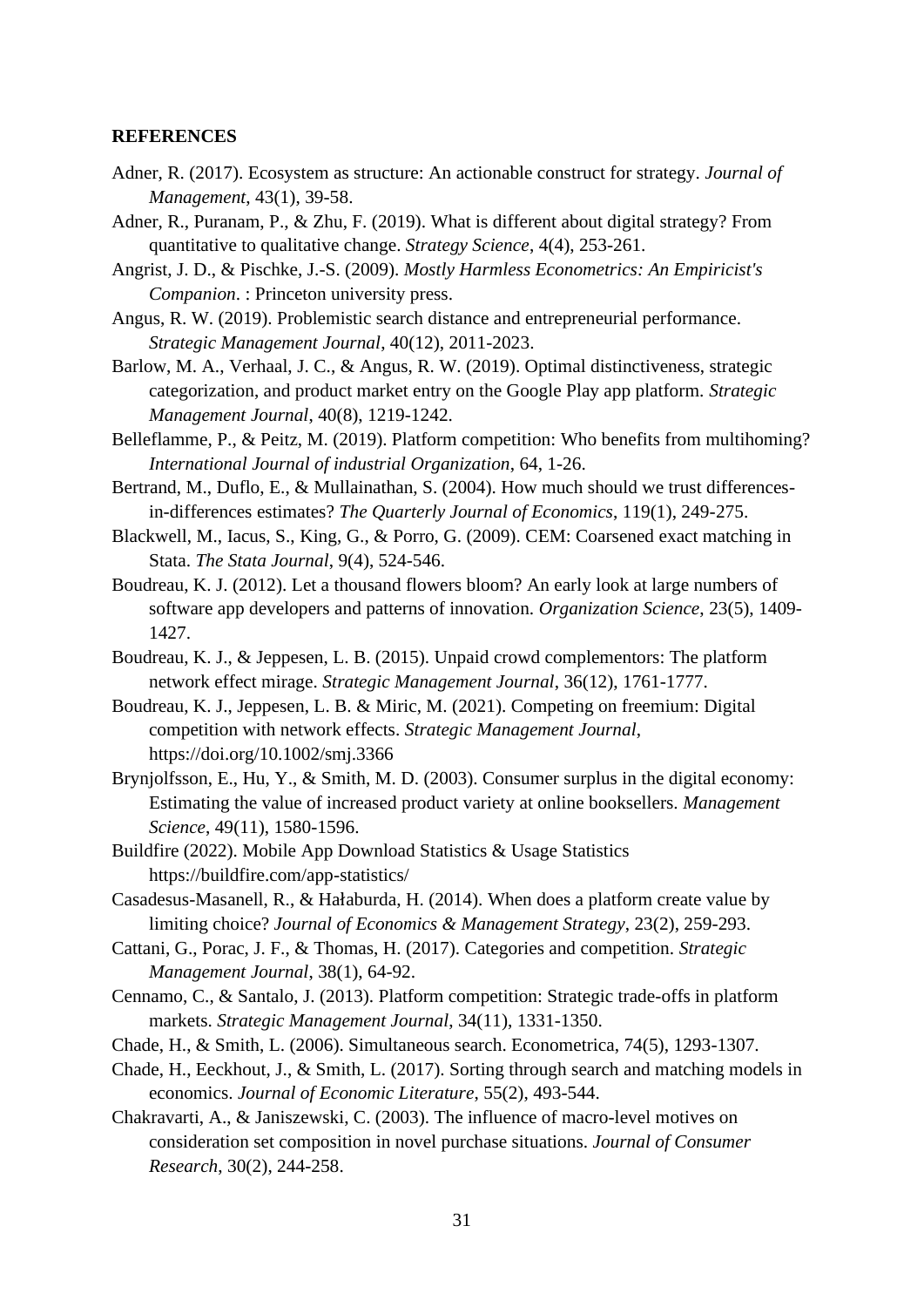- Chen, L., Tong, T. W., Tang, S., & Han, N. (2022). Governance and Design of Digital Platforms: A Review and Future Research Directions on a Meta-Organization. *Journal of Management*, 48(1), 147-184.
- Chernev, A. (2003). When more is less and less is more: The role of ideal point availability and assortment in consumer choice. *Journal of Consumer Research*, 30(2), 170-183.
- Chernev, A. (2006). Decision focus and consumer choice among assortments. *Journal of Consumer Research*, 33(1), 50-59.
- Clements, M. T., & Ohashi, H. (2005). Indirect network effects and the product cycle: video games in the US, 1994–2002. *The Journal of Industrial Economics*, 53(4), 515-542.
- Constantinides, P., Henfridsson, O., & Parker, G. G. (2018). Introduction—platforms and infrastructures in the digital age. *Information Systems Research*, 29 (2):381-400.
- Cullen, Z., & Farronato, C. (2021). Outsourcing tasks online: Matching supply and demand on peer-to-peer internet platforms. *Management Science*, 67(7), 3985-4003.
- Diehl, K., & Poynor, C. (2010). Great expectations?! Assortment size, expectations, and satisfaction. *Journal of Marketing Research*, 47(2), 312-322.
- Gawer, A. (2014). Bridging differing perspectives on technological platforms: Toward an integrative framework. *Research Policy*, 43(7), 1239-1249.
- Giustiziero, G., Kretschmer, T., Somaya, D., & Wu, B. (2021). Hyperspecialization and Hyperscaling: A Resource-based Theory of the Digital Firm. *Strategic Management Journal*. https://doi.org/10.1002/smj.3365
- Greve, H. R., & Gaba, V. (2017). *Performance feedback in organizations and groups: Common themes*. In The handbook of group and organizational learning (pp. 1-45): Oxford University Press Oxford.
- Hagiu, A. (2009). Two-sided platforms: Product variety and pricing structures. *Journal of Economics & Management Strategy*, 18(4), 1011-1043.
- Halaburda, H., Jan Piskorski, M., & Yıldırım, P. (2018). Competing by restricting choice: The case of matching platforms. *Management Science*, 64(8), 3574-3594.
- Iacus, S. M., King, G., & Porro, G. (2012). Causal inference without balance checking: Coarsened exact matching. *Political Analysis*, 20(1), 1-24.
- Iyengar, S. S., & Lepper, M. R. (2000). When choice is demotivating: Can one desire too much of a good thing? *Journal of Personality and Social Psychology*, 79(6), 995.
- Jacobides, M. G., Cennamo, C., & Gawer, A. (2018). Towards a theory of ecosystems. *Strategic Management Journal*, 39(8), 2255-2276.
- Jiang, Z., & Sarkar, S. (2009). Speed matters: The role of free software offer in software diffusion. *Journal of Management Information Systems*, 26(3), 207-240.
- Jung, J., Lim, H., Lee, D., & Kim, C. (2021). The Secret to Finding a Match: A Field Experiment on Choice Capacity Design in an Online Dating Platform. *Information Systems Research*. https://doi.org/10.1287/isre.2021.1028
- Kanoria, Y., & Saban, D. (2021). Facilitating the search for partners on matching platforms. *Management Science*. 67(10)
- Kapoor, R. (2018). Ecosystems: broadening the locus of value creation. *Journal of Organization Design*, 7(1), 1-16.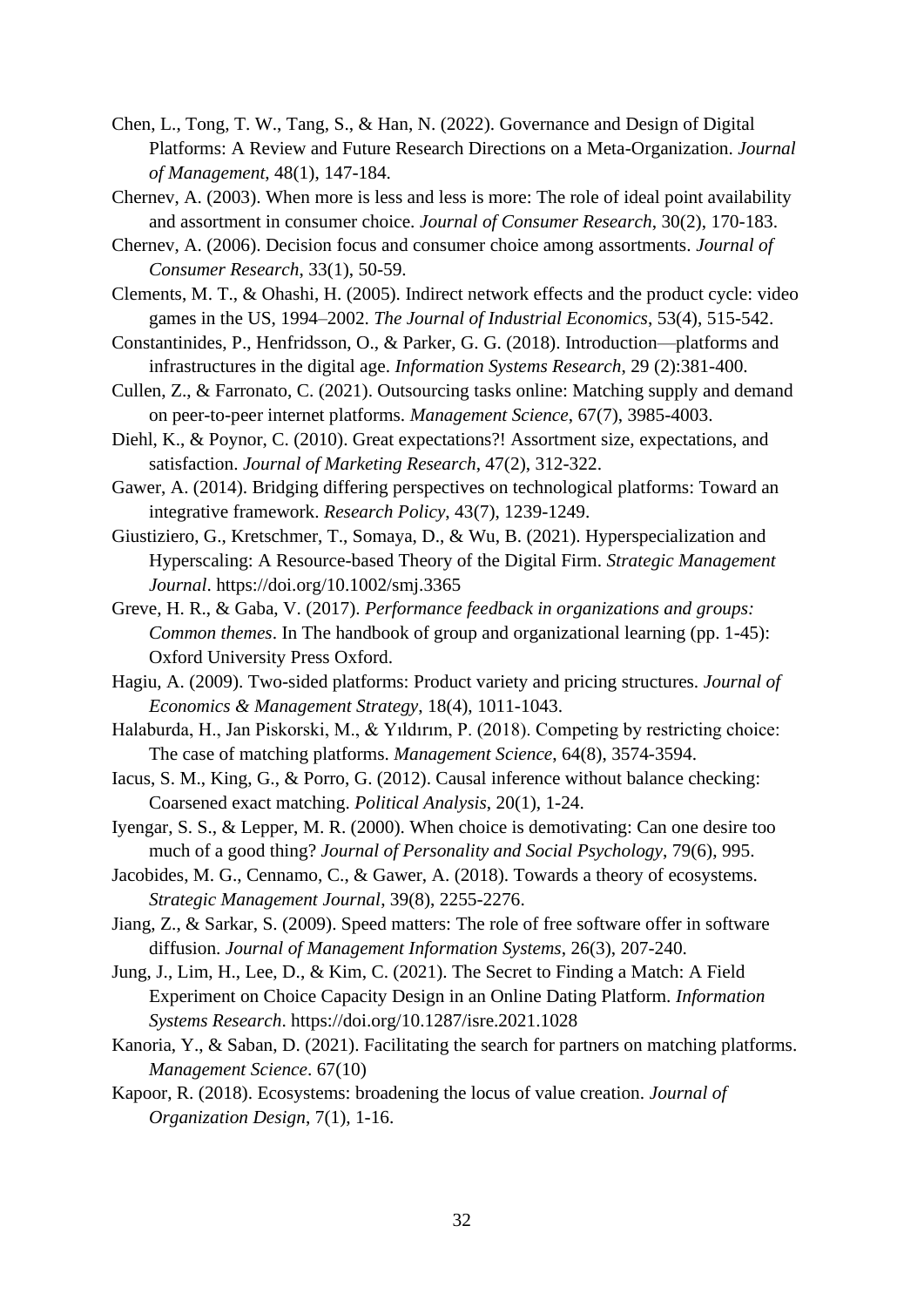- Kapoor, R., & Agarwal, S. (2017). Sustaining superior performance in business ecosystems: Evidence from application software developers in the iOS and Android smartphone ecosystems. *Organization Science*, 28(3), 531-551.
- Katz, M. L., & Shapiro, C. (1985). Network externalities, competition, and compatibility. *The American Economic Review*, 75(3), 424-440.
- Kretschmer, T., Leiponen, A., Schilling, M., & Vasudeva, G. (2020). Platform ecosystems as meta-organizations: Implications for platform strategies. *Strategic Management Journal*. https://doi.org/10.1002/smj.3250
- Lee, G., & Raghu, T. S. (2014). Determinants of mobile apps' success: evidence from the App Store market. *Journal of Management Information Systems*, 31(2), 133-170.
- Li, J., & Netessine, S. (2020). Higher market thickness reduces matching rate in online platforms: Evidence from a quasiexperiment. *Management Science*, 66(1), 271-289.
- Li, Z., & Agarwal, A. (2017). Platform integration and demand spillovers in complementary markets: Evidence from Facebook's integration of Instagram. *Management Science*, 63(10), 3438-3458.
- Lim, S. L., Bentley, P., Kanakam, N., Ishikawa, F., & Honiden, S. (2015). Investigating country differences in mobile app user behavior and challenges for software engineering. *IEEE Transactions on Software Engineering*(1), 1-1.
- Liu, C. Z., Au, Y. A., & Choi, H. S. (2014). Effects of freemium strategy in the mobile app market: An empirical study of google play. *Journal of Management Information Systems*, 31(3), 326-354.
- McIntyre, D. P., & Srinivasan, A. (2017). Networks, platforms, and strategy: Emerging views and next steps. *Strategic Management Journal*, 38(1), 141-160.
- Mogilner, C., Rudnick, T., & Iyengar, S. S. (2008). The mere categorization effect: How the presence of categories increases choosers' perceptions of assortment variety and outcome satisfaction. *Journal of Consumer Research*, 35(2), 202-215.
- Parker, G. G., & Van Alstyne, M. W. (2005). Two-sided network effects: A theory of information product design. *Management Science*, 51(10), 1494-1504.
- Parker, G., & Van Alstyne, M. (2018). Innovation, openness, and platform control. *Management Science*, 64(7), 3015-3032.
- Perez, S. (2015). https://techcrunch.com/2015/11/06/apple-debuts-a-new-shopping-categoryon-the-app-store/
- Pontikes, E. G. (2012). Two sides of the same coin: How ambiguous classification affects multiple audiences' evaluations. *Administrative Science Quarterly*, 57(1), 81-118.
- Raj, M. (2021). Friends in High Places: Demand Spillovers and Competition on Digital Platforms. Available at SSRN 3843249.
- Rao, L. (2015). Apple to debut new shopping vertical in the app store. *Fortune*. https://fortune.com/2015/10/26/apple-shopping/
- Rietveld, J. (2018). Creating and capturing value from freemium business models: A demand-side perspective. *Strategic Entrepreneurship Journal*, 12(2), 171-193.
- Rietveld, J., & Schilling, M. A. (2021). Platform competition: A systematic and interdisciplinary review of the literature. *Journal of Management*, 47(6), 1528-1563.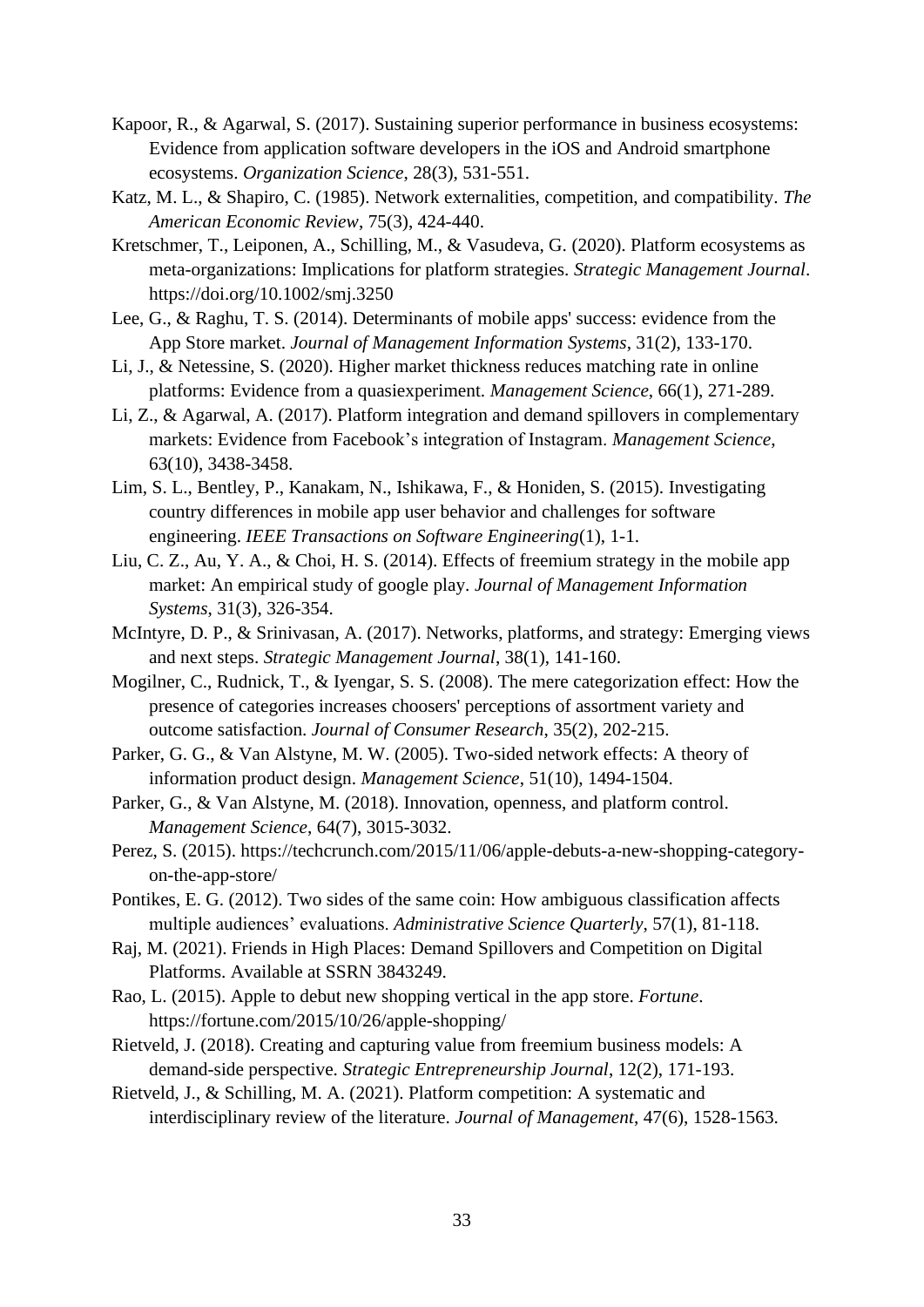- Scheibehenne, B., Greifeneder, R., & Todd, P. M. (2010). Can there ever be too many options? A meta-analytic review of choice overload. *Journal of Consumer Research*, 37(3), 409-425.
- Schilling, M. A. (2000). Toward a general modular systems theory and its application to interfirm product modularity. *Academy of Management Review*, 25(2), 312-334.
- Schilling, M. A. (2002). Technology success and failure in winner-take-all markets: The impact of learning orientation, timing, and network externalities. *Academy of Management Journal*, 45(2), 387-398.
- Sensortower (2021). Global Consumer Spending in Mobile Apps Reached \$133 Billion in 2021, Up Nearly 20% from 2020. https://sensortower.com/blog/app-revenue-anddownloads-2021
- Shankar, V., & Bayus, B. L. (2003). Network effects and competition: An empirical analysis of the home video game industry. *Strategic Management Journal*, 24(4), 375-384.
- Shapiro, C., & Varian, H. R. (1998). *Information rules: A strategic guide to the network economy*: Harvard Business Press.
- Sinha, A. (2016). Google adds 8 new categories to Play Store including 'Dating', 'Parenting'. https://www.financialexpress.com/industry/technology/google-adds-8-new-categoriesto-play-store-including-dating-parenting/330359/
- Teece, D. J. (2018). Profiting from innovation in the digital economy: Enabling technologies, standards, and licensing models in the wireless world. *Research Policy*, 47(8), 1367- 1387.
- Tidhar, R., & Eisenhardt, K. M. (2020). Get rich or die trying… finding revenue model fit using machine learning and multiple cases. *Strategic Management Journal*, 41(7), 1245- 1273.
- Wareham, J., Fox, P. B., & Cano Giner, J. L. (2014). Technology ecosystem governance. *Organization Science*, 25(4), 1195-1215.
- Wen, W., & Zhu, F. (2019). Threat of platform-owner entry and complementor responses: Evidence from the mobile app market. *Strategic Management Journal*, 40(9), 1336- 1367.
- West, J. (2003). How open is open enough? Melding proprietary and open source platform strategies. *Research Policy*, 32(7), 1259-1285.
- Yoo, Y., Henfridsson, O., & Lyytinen, K. (2010). The New Organizing Logic of Digital Innovation: An Agenda for Information Systems Research. *Information Systems Research*, 21(4), 724-735.
- Zhang, Y., Li, J., & Tong, T. W. (2021). Platform governance matters: How platform gatekeeping affects knowledge sharing among complementors. *Strategic Management Jour*nal.<https://doi.org/10.1002/smj.3191>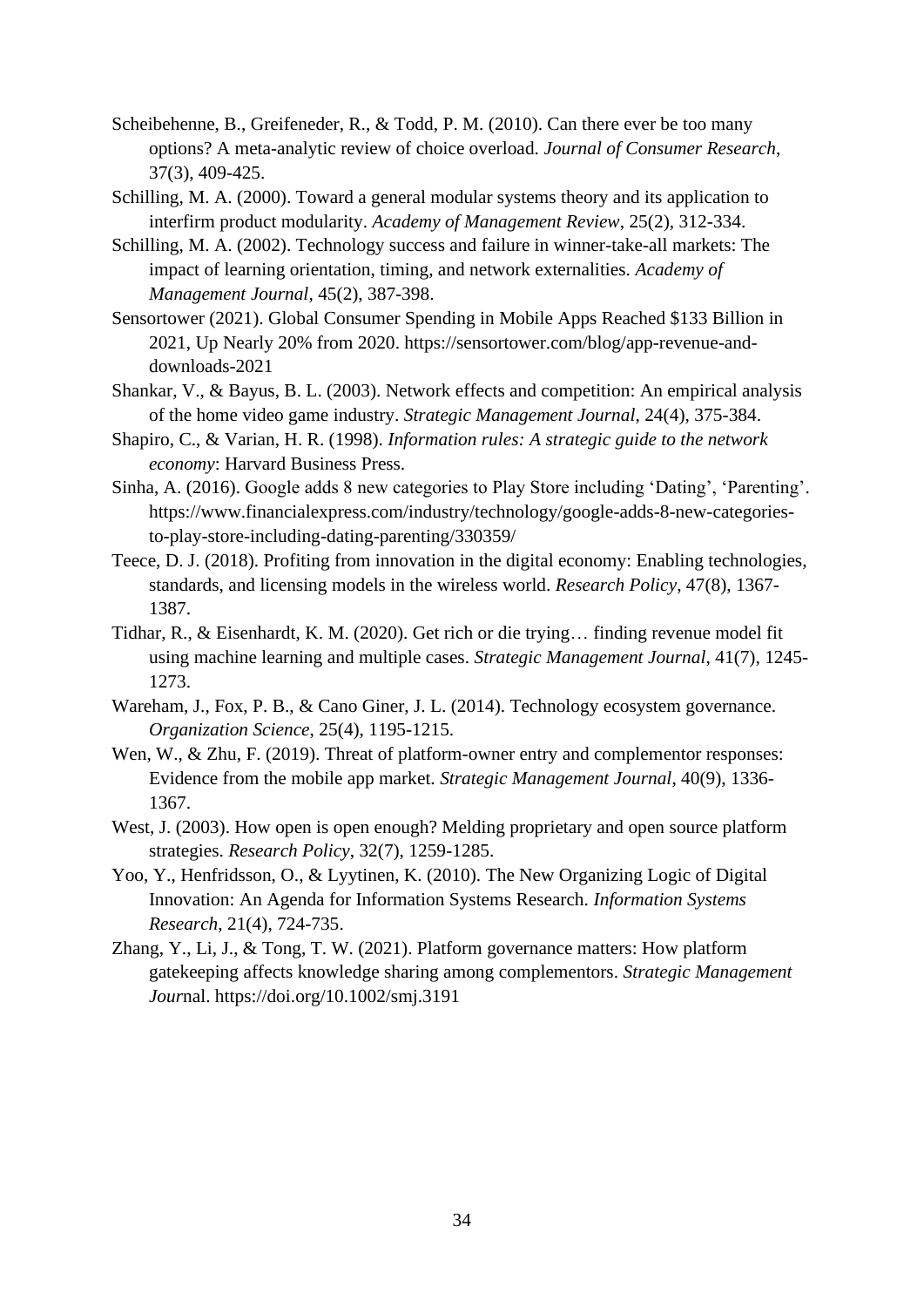| Mechanism                        | Description                                                                                                                          | Predicted relationship   |
|----------------------------------|--------------------------------------------------------------------------------------------------------------------------------------|--------------------------|
|                                  |                                                                                                                                      | between complement       |
|                                  |                                                                                                                                      | homogeneity and value    |
|                                  |                                                                                                                                      | creation in the platform |
| The cross-side network<br>effect | The platform is more attractive to<br>customers when the size and the<br>degree of heterogeneity of the<br>complement group increase | Negative $(-)$           |
| The search effect                | The customer finds it difficult to<br>search for and identify<br>complements that can potentially<br>match her needs                 | Positive $(+)$           |
| The selection effect             | In the presence of more choices of<br>complements, the customer<br>becomes more selective and<br>fastidious in making payments       | Negative $(-)$           |

## **TABLE 1. Mechanisms of the impact of complement homogeneity on value creation**

## **TABLE 2. Summary of hypotheses**

| Complement<br>performance                             | Key features                                                       | The search<br>effect | The selection<br>effect | The impact of<br>platform<br>categorization<br>on complement<br>performance |
|-------------------------------------------------------|--------------------------------------------------------------------|----------------------|-------------------------|-----------------------------------------------------------------------------|
| New installs                                          | Installation is often<br>free of charge                            | Applicable           | Not applicable          | Positive $(+)$                                                              |
| Revenue generation<br>from each installed<br>customer | Revenue<br>generation mainly<br>takes place in the<br>device layer | Not applicable       | Applicable              | Negative $(-)$                                                              |

*Note:* a) Platform categorization has no effect (a trivial effect) on the cross-side network effect, because platform categorization does not affect global heterogeneity (complement heterogeneity of the whole platform); b) We consider complementors that collect fees for installations in supplementary analyses.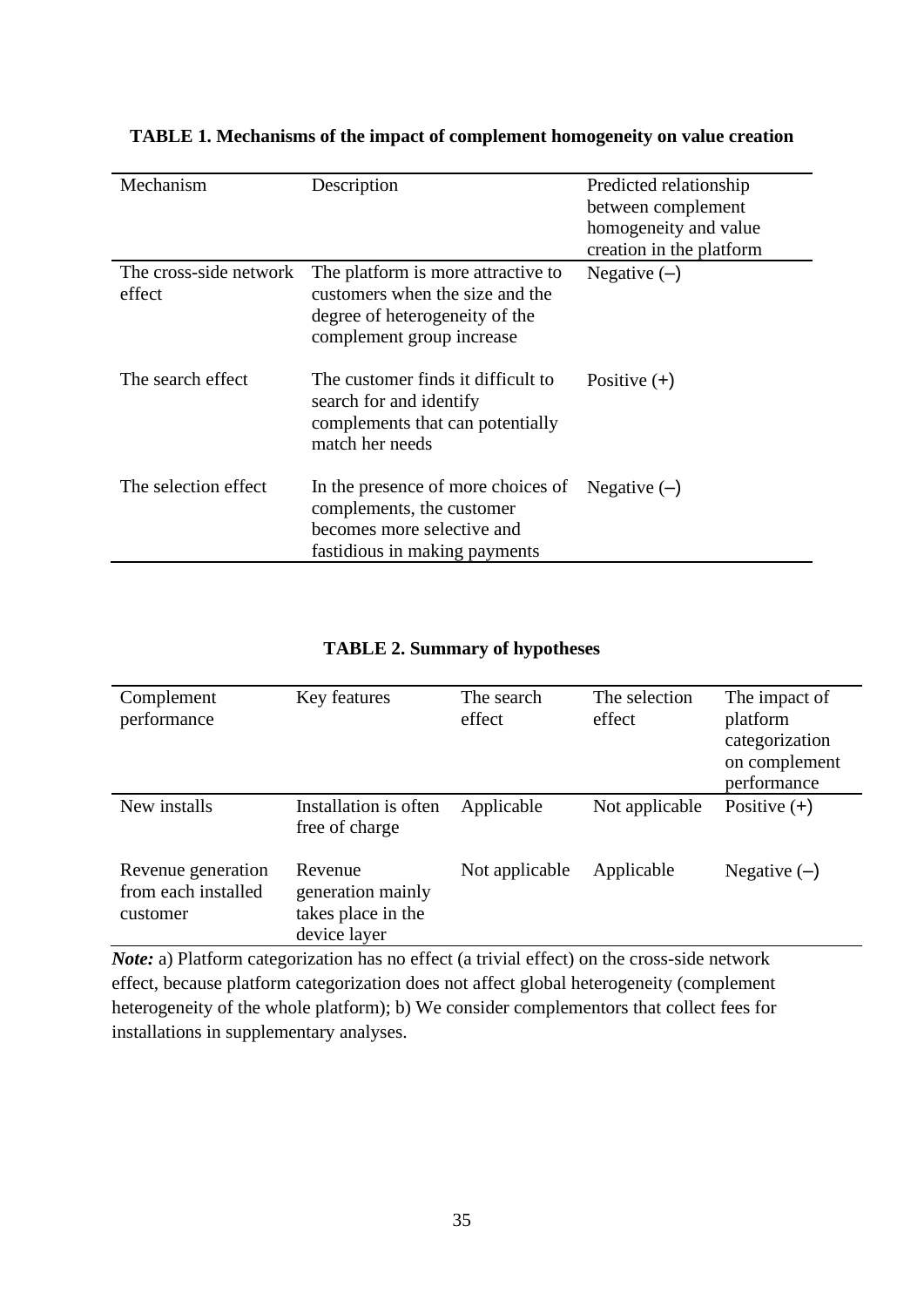## **TABLE 3. Summary statistics and correlation coefficients**

| I ance A. Variable actionibul and summary statistics |      |       |      |      |  |
|------------------------------------------------------|------|-------|------|------|--|
| Variables                                            | Mean | S.D.  | Min. | Max. |  |
| Downloads (log)                                      | 1.70 | 171   |      | 8.86 |  |
| RevPerUser (log)                                     | 0.83 | 0.73  |      | 3.71 |  |
| Lifestyle                                            | 0.75 |       |      |      |  |
| After                                                |      |       |      |      |  |
| UserAverageRating                                    |      |       |      |      |  |
| Ranking (log)                                        | 6.12 | በ 74  | 2.56 | 7 31 |  |
| Popularity (log)                                     | 4 36 |       |      |      |  |
| AppUpdate (log)                                      |      |       |      |      |  |
| PublisherScope (log)                                 | 145  | () 66 |      |      |  |
| Competition Intensity (HHI)                          | 25   |       |      |      |  |

**Panel A: Variable definition and summary statistics**

*Note:* Panel A repots the summary statistics of the variables in the CEM sample. Please refer to the Data and Methods section for detailed operationalization. N=18,014.

| <b>Panel B: Correlation coefficients</b> |         |         |         |         |         |         |      |         |         |
|------------------------------------------|---------|---------|---------|---------|---------|---------|------|---------|---------|
| Variables                                |         | 2       | 3       | 4       | 5       | 6       | 7    | 8       | 9       |
| 1 Downloads (log)                        |         |         |         |         |         |         |      |         |         |
| 2 RevPerUser (log)                       | $-0.01$ |         |         |         |         |         |      |         |         |
| 3 Lifestyle                              | 0.27    | $-0.21$ |         |         |         |         |      |         |         |
| 4 After                                  | 0.04    | $-0.02$ | 0.03    |         |         |         |      |         |         |
| 5 UserAverageRating                      | 0.10    | 0.09    | $-0.26$ | $-0.03$ |         |         |      |         |         |
| 6 Ranking (log)                          | $-0.21$ | $-0.19$ | 0.40    | 0.02    | $-0.21$ |         |      |         |         |
| 7 Popularity (log)                       | 0.40    | $-0.02$ | $-0.18$ | 0.02    | 0.30    | $-0.47$ |      |         |         |
| 8 AppUpdate (log)                        | 0.04    | $-0.02$ | 0.00    | $-0.01$ | 0.02    | $-0.05$ | 0.03 |         |         |
| 9 PublisherScope (log)                   | 0.02    | $-0.15$ | 0.16    | 0.02    | $-0.08$ | 0.11    | 0.03 | $-0.01$ |         |
| 10 Competition Intensity (HHI)           | $-0.16$ | 0.19    | $-0.75$ | $-0.06$ | 0.21    | $-0.37$ | 0.16 | 0.02    | $-0.14$ |

*Note:* Panel B repots the correlation coefficients among the variables in the CEM sample. N=18,074.

36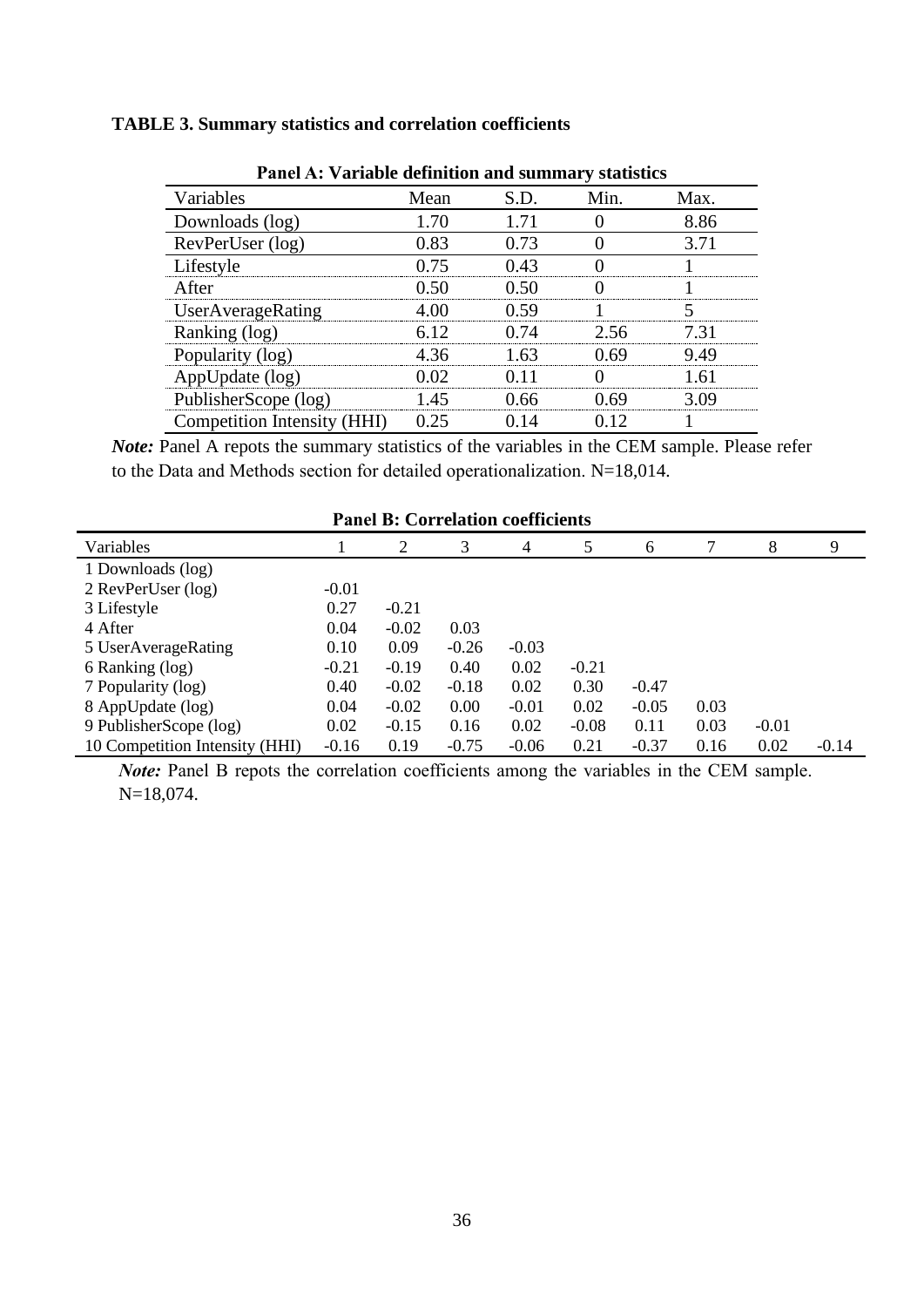|                              | (1)         | (2)         | (3)         | (4)         |
|------------------------------|-------------|-------------|-------------|-------------|
| Variables                    | Downloads   | Downloads   | RevPerUser  | RevPerUser  |
| DD (Lifestyle*After)         |             | $0.096***$  |             | $-0.044***$ |
|                              |             | (0.000)     |             | (0.001)     |
| UserAverageRating            | $0.129*$    | $0.127*$    | $-0.002$    | $-0.002$    |
|                              | (0.066)     | (0.069)     | (0.930)     | (0.949)     |
| Popularity                   | 0.113       | $0.127*$    | $0.045*$    | 0.039       |
|                              | (0.134)     | (0.098)     | (0.088)     | (0.153)     |
| Rank                         | $-0.365***$ | $-0.364***$ | $-0.124***$ | $-0.124***$ |
|                              | (0.000)     | (0.000)     | (0.000)     | (0.000)     |
| AppUpdate                    | 0.018       | 0.018       | 0.006       | 0.006       |
|                              | (0.577)     | (0.567)     | (0.748)     | (0.739)     |
| PublisherScope               | 0.272       | 0.324       | 0.045       | 0.023       |
|                              | (0.324)     | (0.230)     | (0.699)     | (0.845)     |
| <b>Competition Intensity</b> | $-0.196$    | $-0.091$    | 0.032       | $-0.016$    |
|                              | (0.282)     | (0.622)     | (0.765)     | (0.883)     |
|                              |             |             |             |             |
| <b>Observations</b>          | 18,014      | 18,014      | 17,615      | 17,615      |
| Number of Apps               | 916         | 916         | 916         | 916         |
| <b>Adjusted R-squared</b>    | 0.532       | 0.533       | 0.142       | 0.143       |
| Week FE                      | Yes         | Yes         | Yes         | Yes         |
| App FE                       | Yes         | Yes         | Yes         | Yes         |

**TABLE 4. Difference-in-differences results for app performance (CEM)**

*Note:* This table reports results using the CEM sample. The unit of analysis is the appweek level. The dummy variables *Lifestyle* and *After* are dropped out because of perfect collinearity with the fixed effects. P-values based on standard errors clustered on the individual level are reported in parentheses.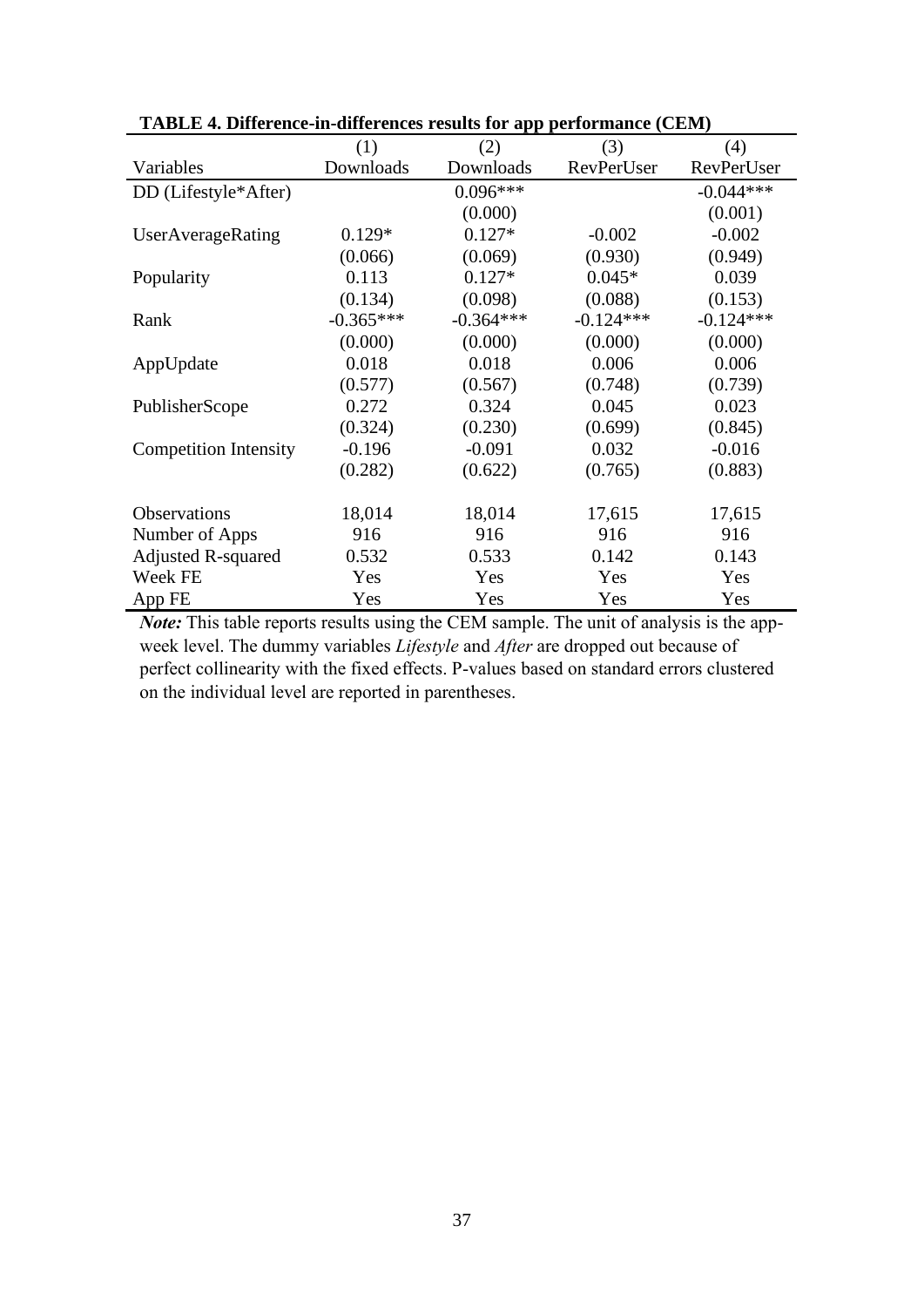|                           | $\left( 1\right)$ | (2)                    | (3)            | (4)                     | (5)            | (6)                |  |
|---------------------------|-------------------|------------------------|----------------|-------------------------|----------------|--------------------|--|
|                           |                   | Multi-homing Apps Only |                | Fitness Apps as Control |                | <b>Full Sample</b> |  |
| Variables                 | Downloads         | RevPerUser             | Downloads      | Downloads               | Downloads      | RevPerUser         |  |
| DD (Lifestyle *After)     | $0.160***$        | $-0.047*$              | $0.138***$     | $-0.015**$              | $0.083***$     | $-0.047***$        |  |
|                           | (0.000)           | (0.054)                | (0.000)        | (0.019)                 | (0.000)        | (0.000)            |  |
| <b>Observations</b>       | 9,885             | 9,676                  | 77,323         | 77,323                  | 48,336         | 45,084             |  |
| Number of Apps            | 452               | 452                    | 3,638          | 3,638                   | 2,394          | 2,327              |  |
| <b>Adjusted R-squared</b> | 0.678             | 0.228                  | 0.496          | 0.125                   | 0.601          | 0.646              |  |
| Lagged DV                 | N <sub>0</sub>    | N <sub>o</sub>         | N <sub>o</sub> | No                      | N <sub>o</sub> | N <sub>o</sub>     |  |
| <b>Other Controls</b>     | Yes               | Yes                    | Yes            | Yes                     | Yes            | Yes                |  |
| Week FE                   | Yes               | Yes                    | Yes            | Yes                     | Yes            | Yes                |  |
| AppFE                     | Yes               | Yes                    | Yes            | Yes                     | Yes            | Yes                |  |

## **TABLE 5. Robustness Checks**

*Note:* This table reports results for the robustness checks for the main findings. The unit of analysis is the app-week level. The dummy variables *Lifestyle* and *After* are dropped out because of perfect collinearity with the fixed effects. P-values based on standard errors clustered on the individual level are reported in parentheses.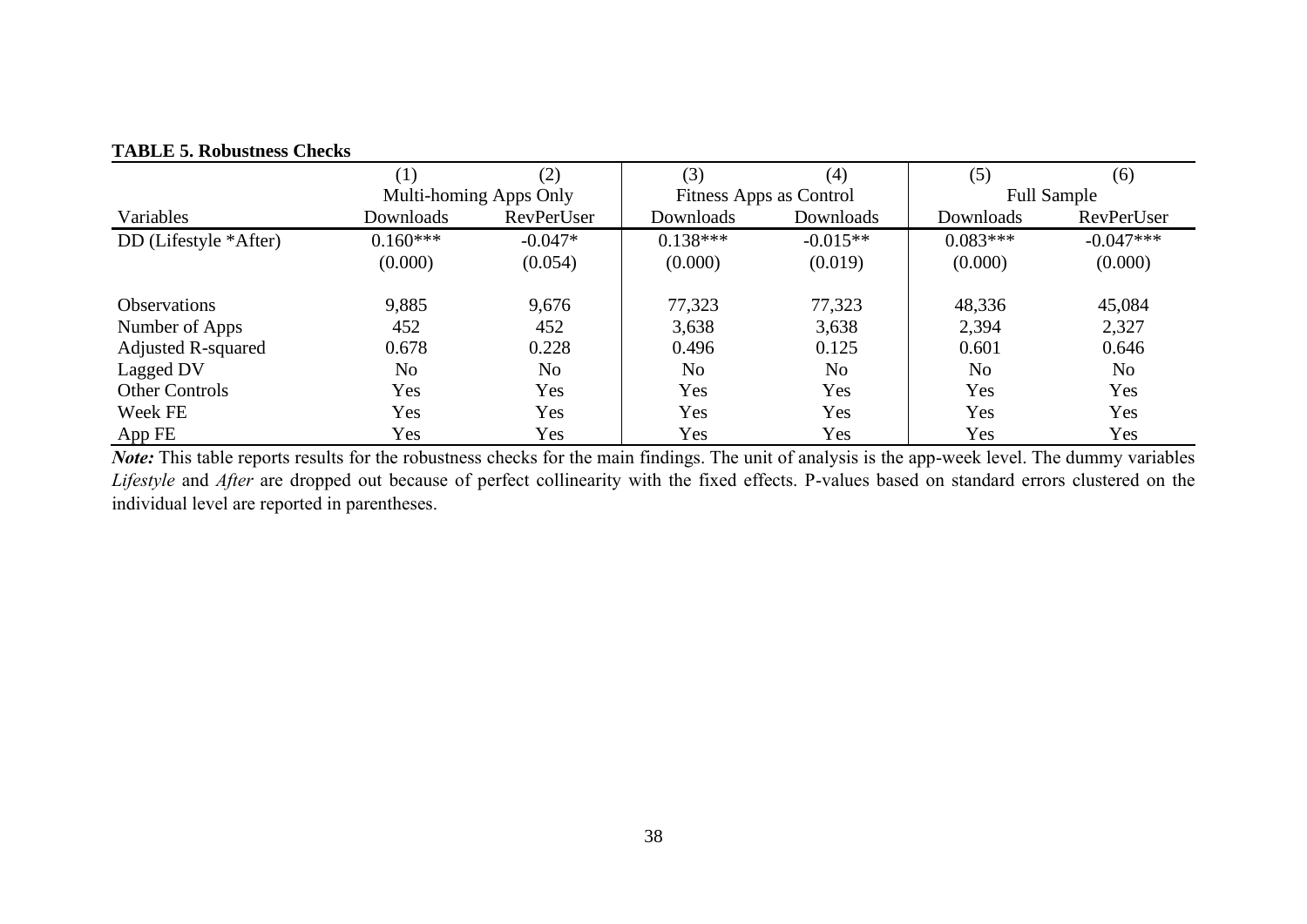#### **TABLE 6. Supplementary analyses**

| I anci A. Modelation Explorations |             |                                  |             |                              |
|-----------------------------------|-------------|----------------------------------|-------------|------------------------------|
|                                   | (1)         | (2)                              | (5)         | (6)                          |
|                                   |             | <b>Business Model Moderation</b> |             | <b>Gross Rank Moderation</b> |
| Variables                         | Downloads   | RevPerUser                       | Downloads   | RevPerUser                   |
| DD (Lifestyle*After)              | $0.215***$  | $-0.048***$                      | $0.914***$  | $-0.297**$                   |
|                                   | (0.000)     | (0.006)                          | (0.000)     | (0.036)                      |
| DD*PaidApp                        | $-0.223***$ | 0.004                            |             |                              |
|                                   | (0.000)     | (0.873)                          |             |                              |
| After*PaidApp                     | 0.026       | 0.026                            |             |                              |
|                                   | (0.440)     | (0.274)                          |             |                              |
| DD*GrossRank                      |             |                                  | $-0.134***$ | $0.040*$                     |
|                                   |             |                                  | (0.000)     | (0.084)                      |
| Lifestyle*GrossRank               |             |                                  | $0.394***$  | 0.073                        |
|                                   |             |                                  | (0.000)     | (0.134)                      |
| After*GrossRank                   |             |                                  | 0.020       | 0.002                        |
|                                   |             |                                  | (0.380)     | (0.881)                      |
| Observations                      | 18,014      | 17,615                           | 18,014      | 17,615                       |
| Number of Apps                    | 916         | 916                              | 916         | 916                          |
| <b>Adjusted R-squared</b>         | 0.537       | 0.144                            | 0.539       | 0.148                        |
| <b>Other Controls</b>             | <b>Yes</b>  | Yes                              | Yes         | <b>Yes</b>                   |
| Week FE                           | Yes         | Yes                              | <b>Yes</b>  | Yes                          |
| App FE                            | Yes         | Yes                              | Yes         | Yes                          |

#### **Panel A. Moderation Explorations**

*Note:* The unit of analysis is the app-week level. The dummy variables *Lifestyle*, *After*, *Lifestyle\*PaidApp*, and *Lifestyle\*PreGrossRank* are dropped out because of perfect collinearity with the fixed effects. P-values based on standard errors clustered on the individual level are reported in parentheses.

## **Panel B. Additional Analyses**

|                       | (1)             | (2)                            | (3)         |
|-----------------------|-----------------|--------------------------------|-------------|
|                       | Alternative DVs | <b>Control for Rank Change</b> |             |
| Variables             | TotalRevenue    | Downloads                      | RevPerUser  |
| DD (Lifestyle*After)  | $-0.088$        | $0.097***$                     | $-0.044***$ |
|                       | (0.208)         | (0.000)                        | (0.001)     |
| RankChange            |                 | $-0.013***$                    | $-0.001$    |
|                       |                 | (0.000)                        | (0.254)     |
| <b>Observations</b>   | 17,615          | 18,014                         | 17,615      |
| Number of Apps        | 916             | 916                            | 916         |
| Adjusted R-squared    | 0.152           | 0.535                          | 0.144       |
| <b>Other Controls</b> | Yes             | Yes                            | Yes         |
| Week FE               | Yes             | Yes                            | Yes         |
| App FE                | Yes             | Yes                            | Yes         |

*Note:* The unit of analysis is the app-week level. The dummy variables *Lifestyle* and *After* are dropped out because of perfect collinearity with the fixed effects. P-values based on standard errors clustered on the individual level are reported in parentheses.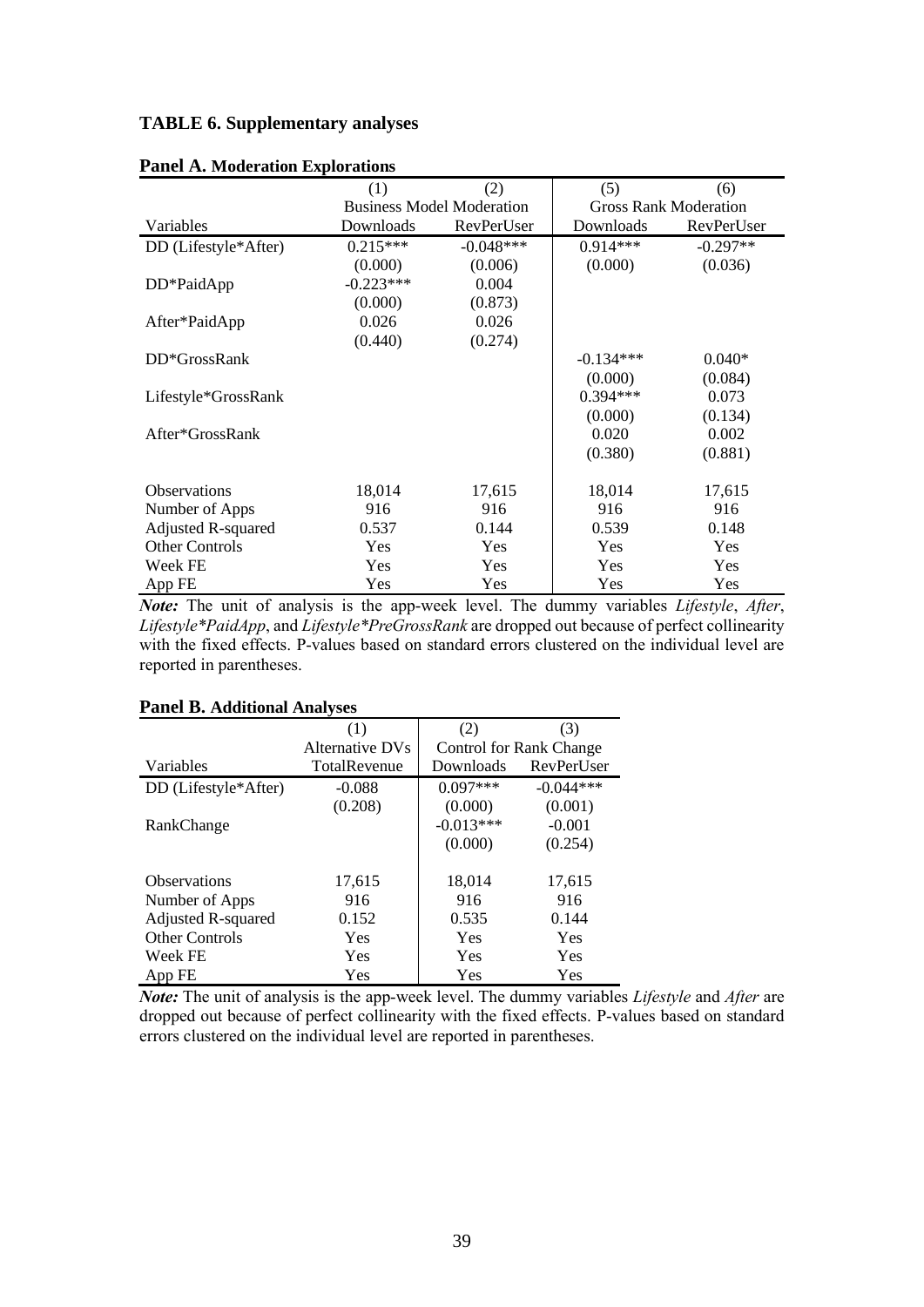

**FIGURE 1. Parallel Trend Graphs**

**Panel A. Total Download**



## **Panel B. Revenue Per User**

*Note:* Each point on the graph represents the coefficient of the interaction term Lifestyle  $\times$  Three-Week Dummy. The bars surrounding each point represent the 95% confidence interval. All values are relative to the average difference between the treatment and control groups from week -12 to week -15 in the pre-treatment period.